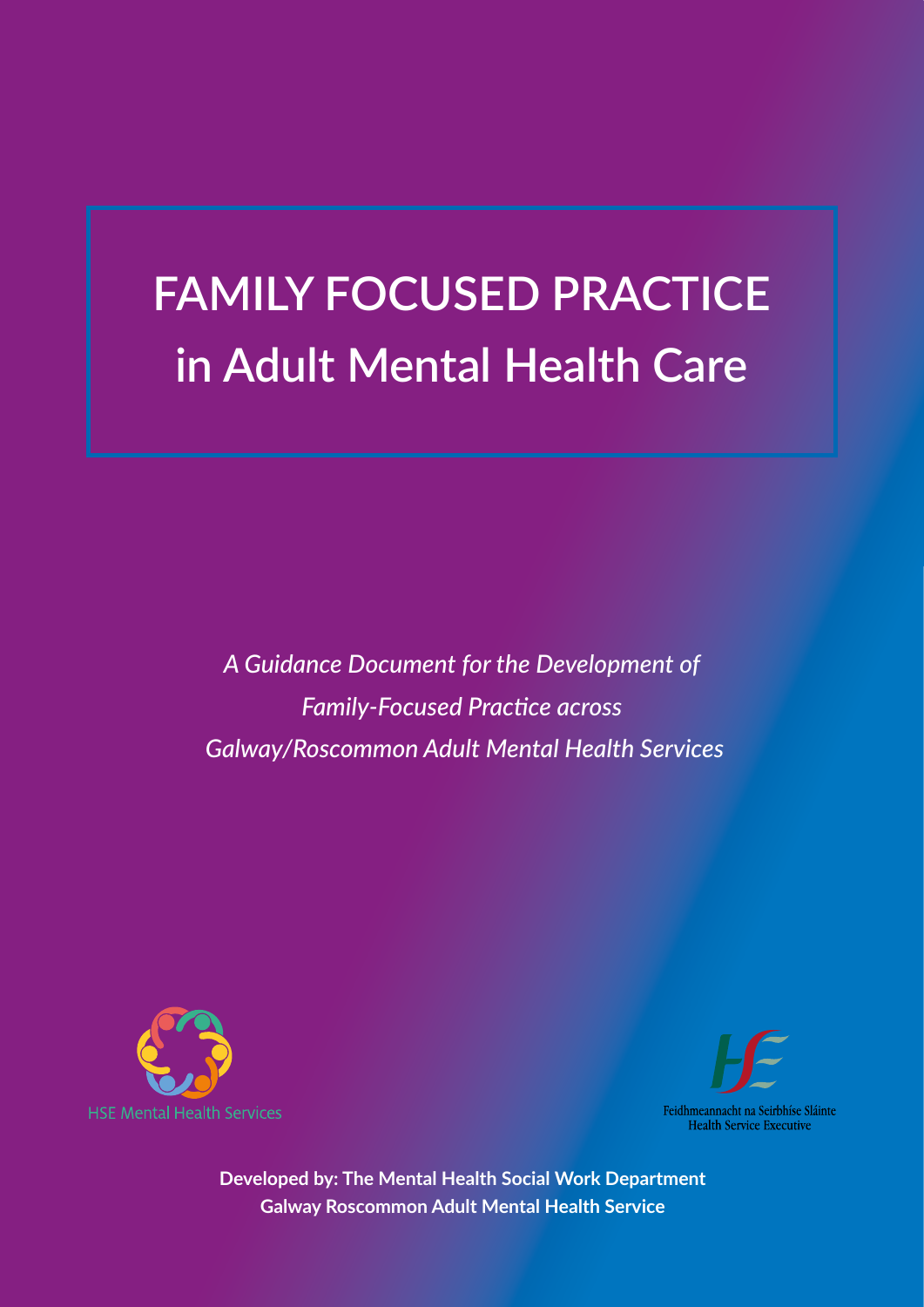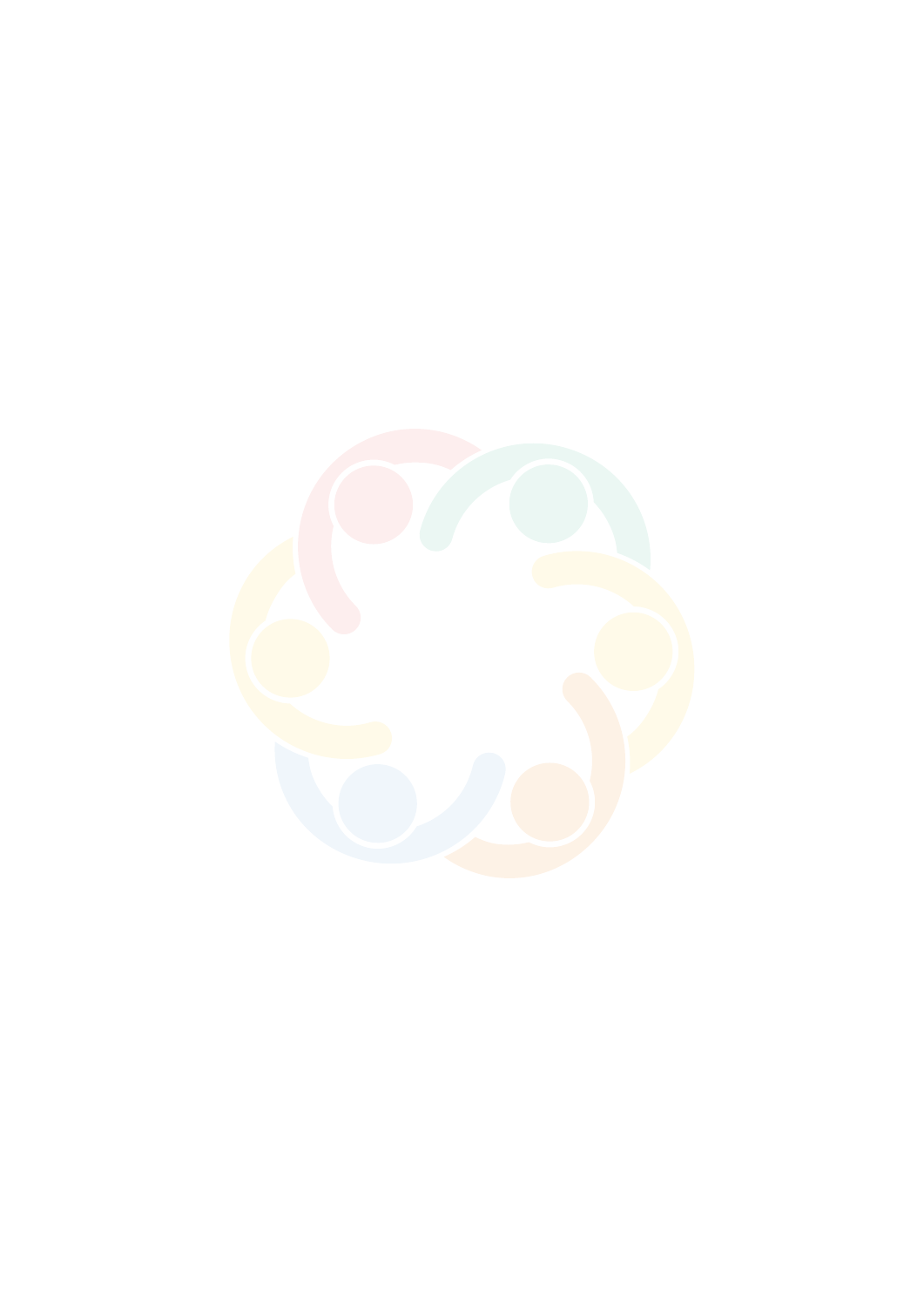# **CONTENTS**

| PART 1: What is Family-Focused Practice in a Mental Health Context?  7                    |  |
|-------------------------------------------------------------------------------------------|--|
|                                                                                           |  |
| PART 2: Rationale for Family-Focused Practice in a Mental Health Services 9               |  |
|                                                                                           |  |
|                                                                                           |  |
|                                                                                           |  |
|                                                                                           |  |
|                                                                                           |  |
|                                                                                           |  |
|                                                                                           |  |
|                                                                                           |  |
|                                                                                           |  |
| Specialist Facilitation of Family Meetings and Complex Case Conferences24                 |  |
| FFP Service Developments in Galway/Roscommon Adult Mental Health Services25               |  |
|                                                                                           |  |
|                                                                                           |  |
|                                                                                           |  |
|                                                                                           |  |
|                                                                                           |  |
| Family, Friends, and Support Person's Group in Galway Acute Inpatient Psychiatric Unit 29 |  |
| Information Booklet for Family Members/Carers/Supporters of Inpatients30                  |  |
|                                                                                           |  |
|                                                                                           |  |
|                                                                                           |  |
| Protocol for Facilitation of Meeting with Families Post a Serious Incident32              |  |
| Supporting Service Implementation: Family Peer Support Worker Service 2020-202232         |  |
|                                                                                           |  |
|                                                                                           |  |
|                                                                                           |  |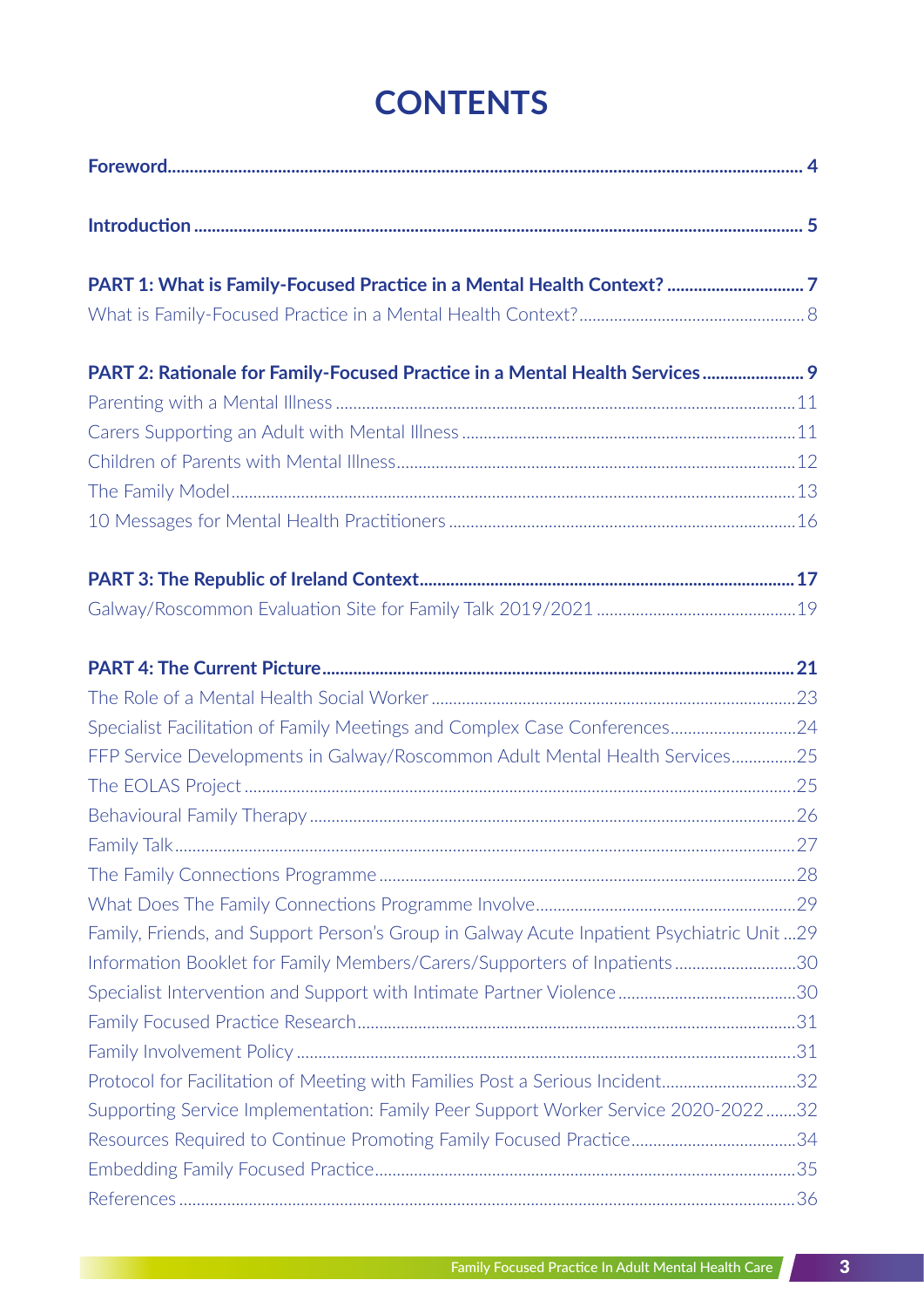## **FOREWORD**

Mental Health services in Community Healthcare West (CHW) have a strong commitment to promoting Family Focussed Practice within the service - and our Mental Health Social Workers have taken a lead role in developing and implementing these services.

The first Family Peer support Worker service in Ireland (known as Bealach Nua) was developed within CHW in 2015. The service was established by the Mental Health Social Work Dept in Mayo. Initial funding was secured from Genio and Service Reform Funding.

Since 2015, the Family Peer Support Worker services have provided support to up to 490 family members across the Community Healthcare Area. The National Office have supported this service, by funding four permanent posts nationally in 2021. In Community Healthcare West we now have three Family Peer Support Worker posts permanently funded - and an additional four part-time posts with temporary funding.

A further demonstration of our commitment to supporting and involving family members in care and treatment is our implementation of a Family/Carer Involvement Policy. This has recently been up-dated and adopted across Galway/Roscommon. The policy requests that staff are pro-active about engaging with family members and providing them with relevant information and support. The implementation of this policy will be supported by Raising Awareness training for all staff – delivered by the Social Work Department.

While all disciplines are involved in working with and supporting families our Mental Health Social Work staff have a lead role in delivering evidence based interventions including Behavioural Family Therapy; Family Talk; Family Connections and Eolas Programmes. Social Workers also deliver training in relation to these intervention, and provide support and supervision to all disciplines delivering them.

I wish to commend the work of the Social Work department in capturing the work currently being undertaken to promote Family Focussed Practice across Galway/Roscommon Mental Health services – and I will endeavour to find opportunities to support their initiative.

Charlie Meehan

Charlie Meehan (Head of Service – Mental Health Services Community Health Care West).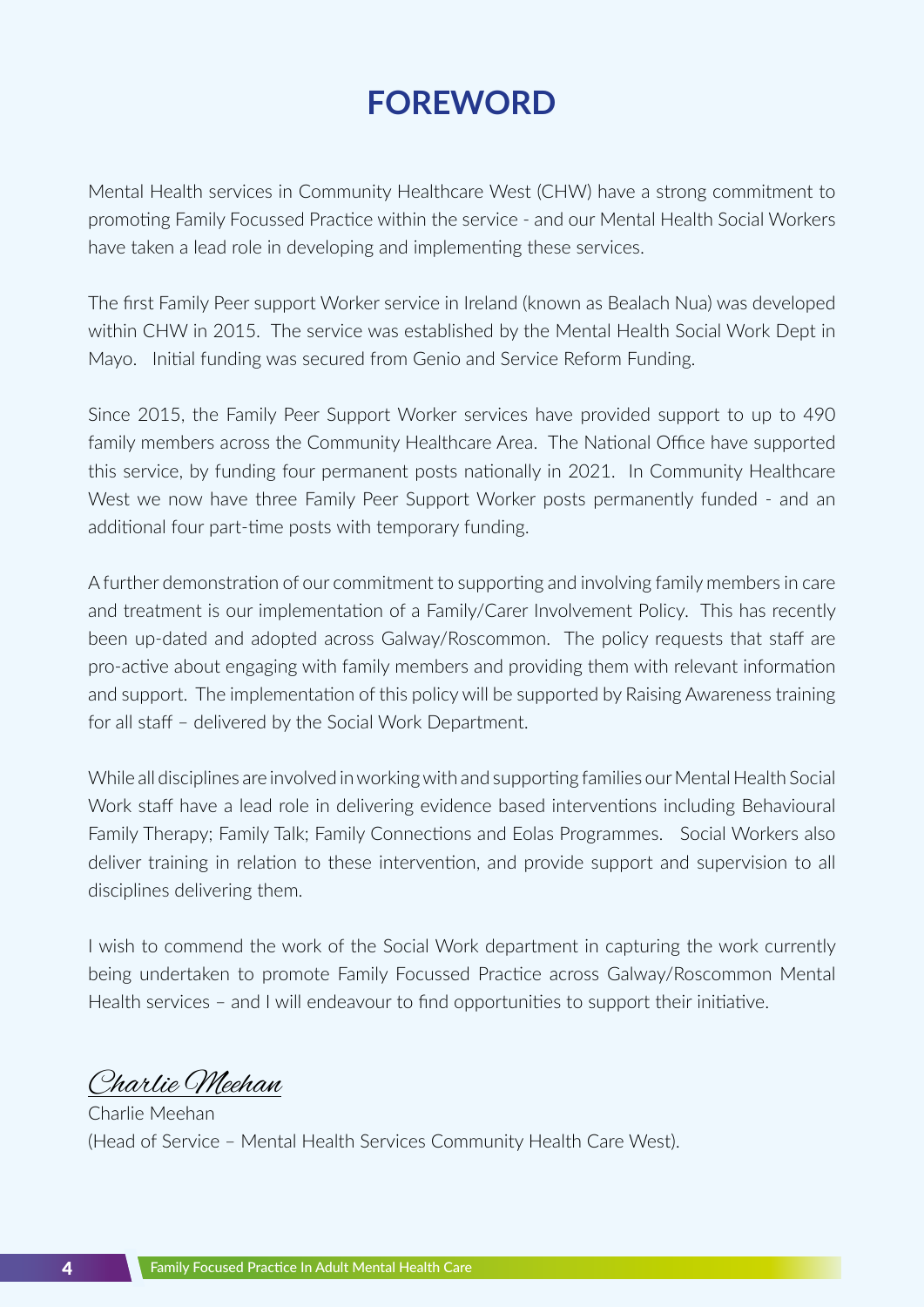# **INTRODUCTION**

Family Focussed Practice is a method of care delivery that emphasises the family as a unit of attention as opposed to mental health practitioners working with an individual's care needs alone (Grant et al., 2018; Foster et al., 2016).

For the purpose of this document, Family Focussed Practice (FFP) refers to interventions that identify and address the needs of parents, adult siblings (siblings over 18 years) and children in relation to parental/adult mental illness.

Research in relation to the effectiveness of Family Focused Practice found that:

- It improved outcomes for parental mental illness, reduced the subjective and objective burden of care for families, and provided a preventative and supportive function for children (Foster at al., 2012, p.7).
- It reduced the likelihood that parents will experience a relapse of their mental illness (Bauml et al.., 2006).
- It reduced the need for hospitalisation for treatment of their mental illness (Hylan et al., 2008).
- A meta-analysis of 13 individual, group, and family interventions for families with parental mental illness has found a reduced risk of children developing the same illness as their parents by 40% (Siegenthaler et al., 2012). These interventions have been found to increase parenting skills, strengthen knowledge of parents' mental disorders, and strengthen resilience factors among adolescents (Siegenthaler et al., 2012).
- Systematic reviews of prevention programs for the children of parents with substance abuse problems have found preliminary evidence on reducing children's problems and improvements in positive behaviours, coping skills, and feelings, especially in longer programs that involved both parents and children (Broining et al 2012, Jarkestig, Beggeren and Hanson 2015).
- Similarly, a systematic review of 19 psychosocial interventions for families with parental cancer found most interventions helpful (Inhestern et al., 2016). The interventions were found to support more open communication in the families and children reported to talk more openly about parental illness and have better coping strategies (Inhestern et al.., 2016). Studies also showed improvements in parents' and children's quality of life, mental health or distress (Inhestern et al., 2016).
- A 2006 Cochrane Review of the effectiveness of Behavioural Family Therapy reported that individual family approaches gave a reduction in relapse rates, reduction in hospital rates, better adherence with medication, and reduced costs of care (Pharoah et al., 2006). The 2014 NICE guidelines in relation to the treatment of psychosis and schizophrenia in adults
	- recommends family treatment as a core treatment (Kuipers et al., 2014). It recommends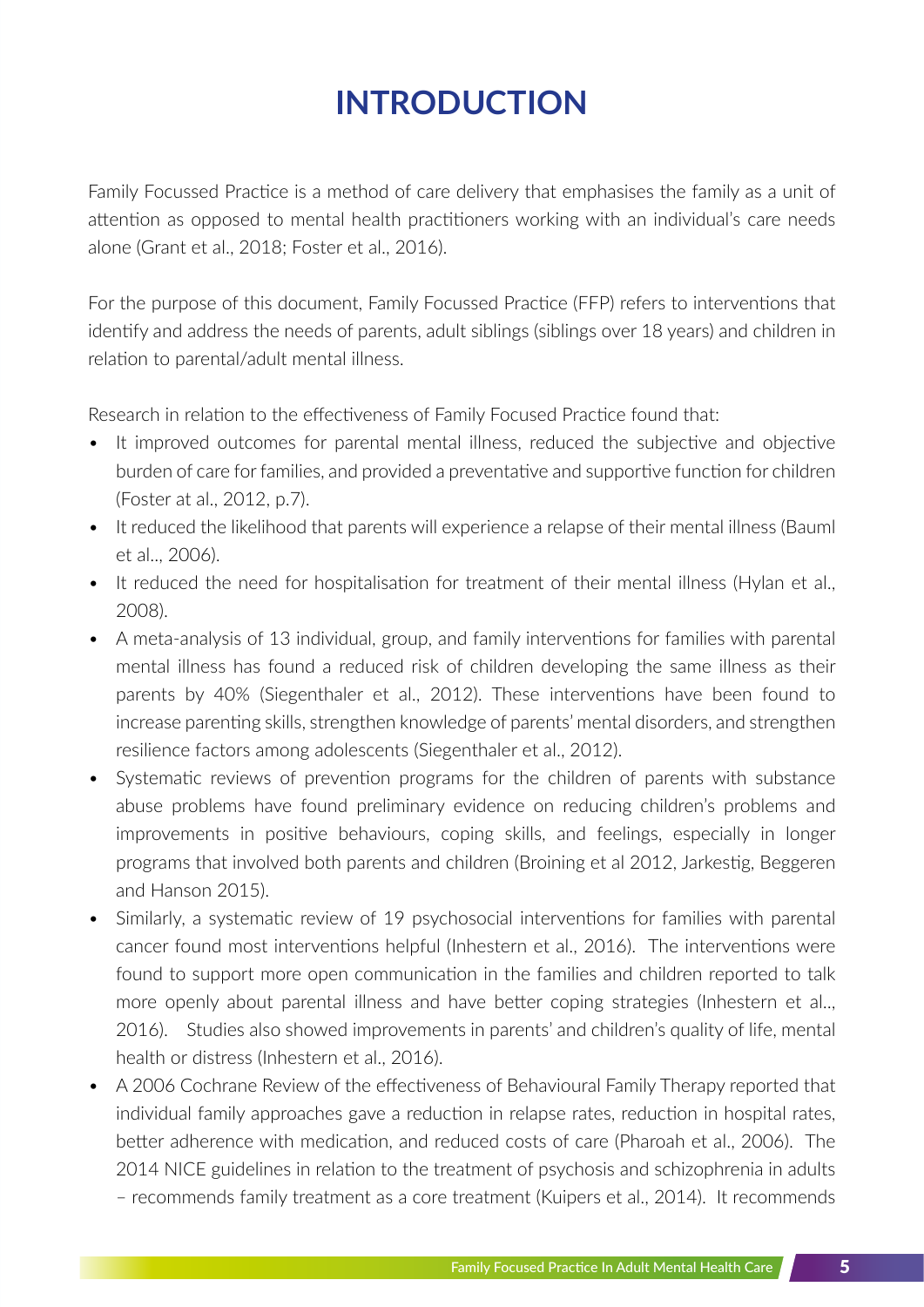that the family intervention is offered as early as possible and that it can be started during the acute phase.

• Between 2018 and 2021 mental health services in the Republic of Ireland funded PRIMERA to undertake the first randomised control trial in relation to an evidenced based intervention – known as *FAMILY TALK.* A total of 86 families [139 Parents, 221 Children – across 15 sites] - took part in the study. According to Mulligan, et al. (2021) 'over two thirds of the families reported substantial benefits from participating in Family Talk, including reduced stigma, giving children and partners a voice, increased service-user confidence, and improved family communication/relationships' (p.2).

They reported key **enablers** identified by families who participated included:

- the intervention being delivered by competent, non-judgemental clinicians
- the whole family approach
- families readiness to engage

**Barriers** highlighted by the study included:

- stigma
- family crisis/relapse
- service constraints
- impact of Covid 19,
- need for families to have greater support around the engagement and follow up phase.

(PRIMERA - Promoting Research and Innovation in Mental Health SeRvices for Families) https://cmhcr.eu/primera-programme

Norway, Finland and Sweden introduced legislation in 2010 to 'promote mental health and disorder prevention for dependent children in health services for adults' (Solantaus et al., 2010, p. 891). 'Family Talk' developed by Beardslee (2012) has been adapted in Norway and Finland to assist with implementing statutory requirements.

Additional studies highlight greater work satisfaction for professionals engaging in Family Focussed Practice as a consequent of a more collaborative approach to working with families (Toikka and Solantus 2006; McDonald et al.., 2012).

**This document outlines the Galway Roscommon Adult Mental Health Social Work Department's (GRMHSW Dept) contribution to the development of Family Focussed Practice over the past five years. It makes recommendations for future development as well as identifying the resources required. Our aim is to ensure it becomes embedded in practice, across Adult Mental Health Service.**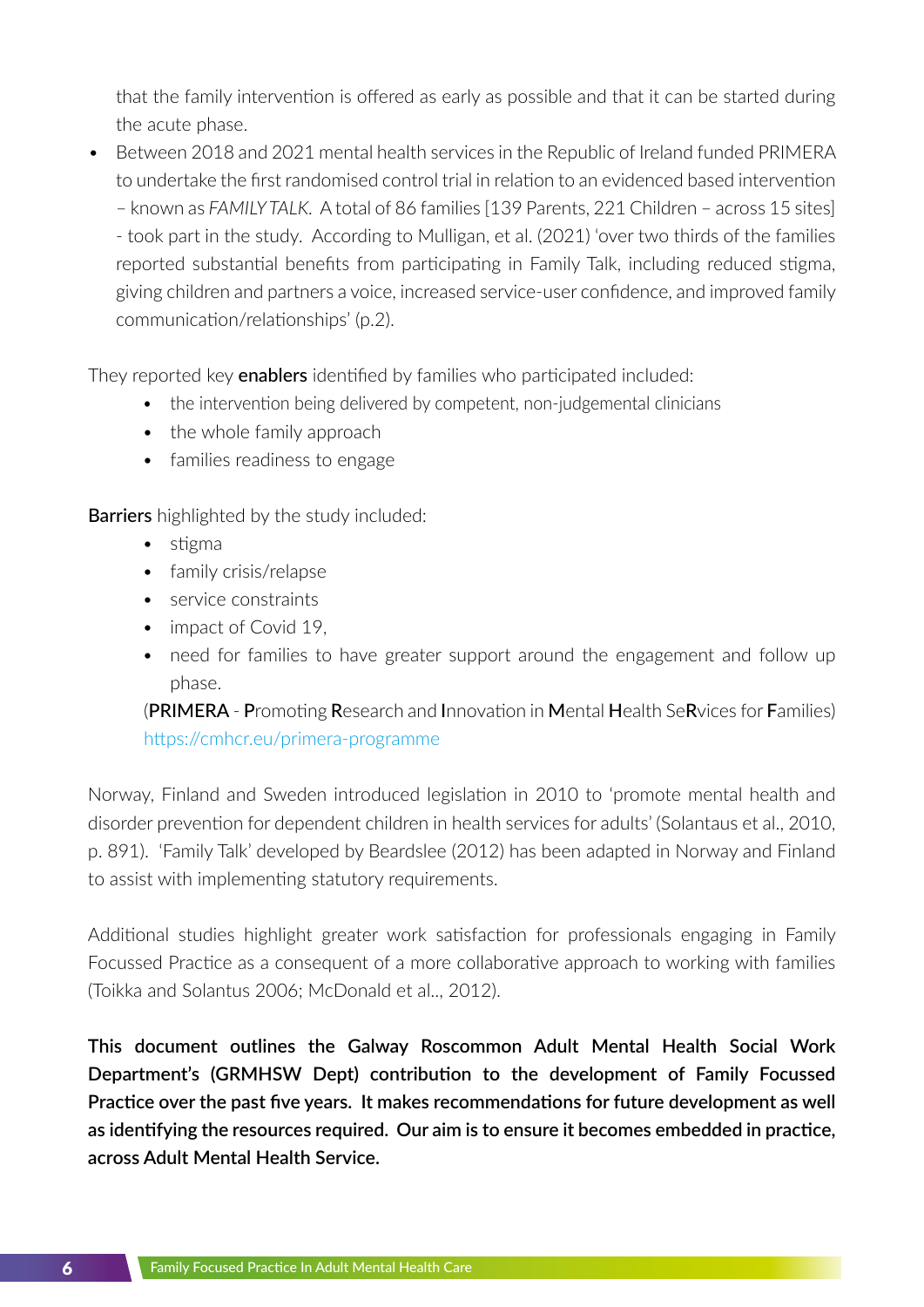

# **What is Family-Focused Practice in a Mental Health Context?**

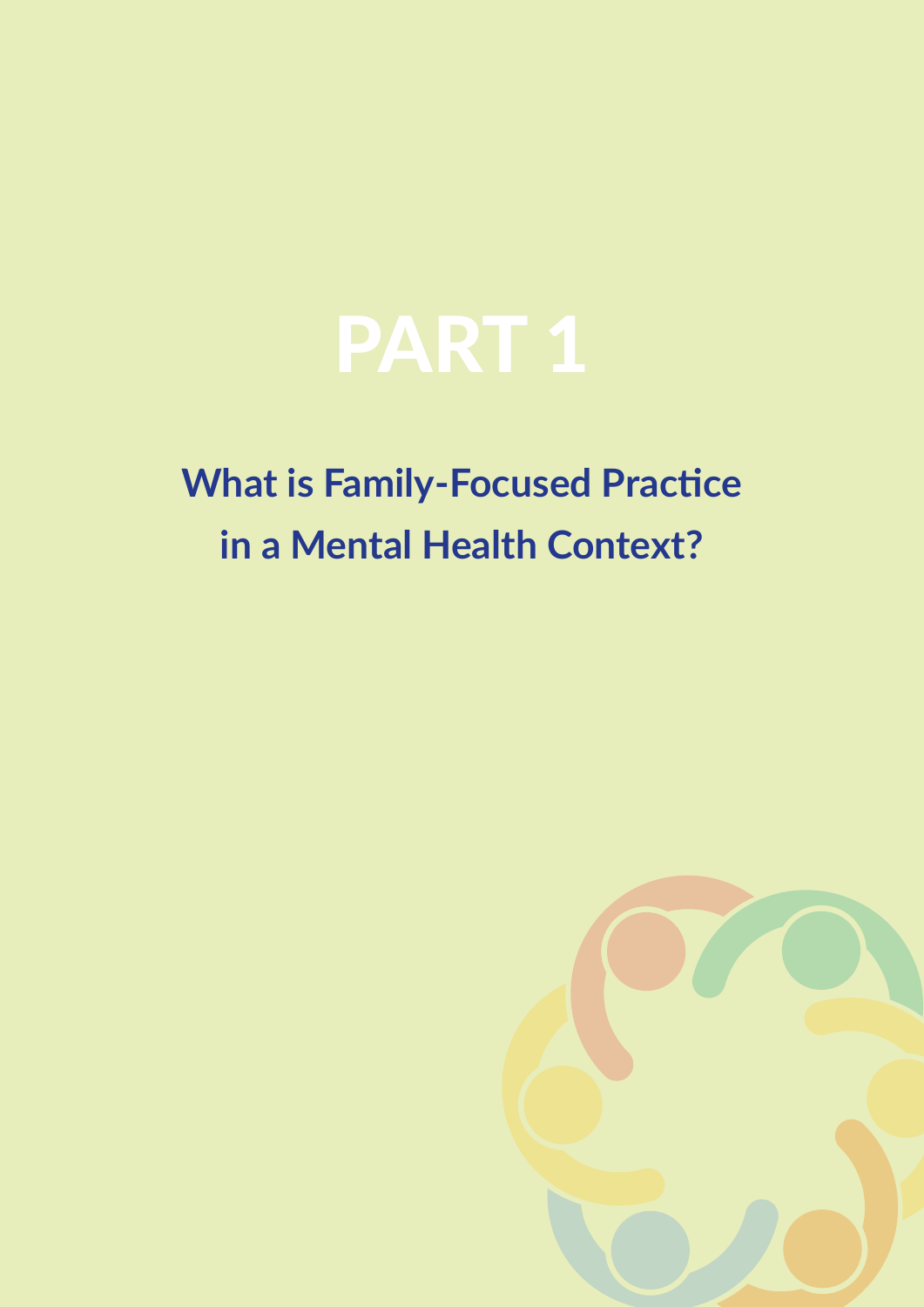# **What is Family-Focused Practice in a Mental Health Context?**

Family-Focused Practice (FFP) is the provision of psycho-social supports to the family as a unit. This may be through working directly with the person with mental illness and/or with the child/ ren, partner or other family members (Foster et al., 2012). Overall, the aim of family focused practice is to improve the emotional and psychological wellbeing of the family unit and the home environment.

Foster et al.., (2016) identified six core and overlapping practices within family focused practice:

- 1. family care planning and goal setting;
- 2. liaison between families and services, including family advocacy;
- 3. instrumental, emotional and social support;
- 4. assessment of family members and family functioning;
- 5. psychoeducation and
- 6. a coordinated system of care (e.g. wraparound, family collaboration, partnership) between family members and services.

Marston et al.., (2016) provided a similar analysis of the main components as psychoeducation; direct treatment and support for mental health and/or substance misuse; a focus on parenting behaviour; child risk and resilience; family communication; and family support and functioning.

The stigma associated with mental illness often leads to family members being unable to talk about it, and how it affects them. This silence can lead to fractured relationships, disconnection and isolation. In a 2011 review of the concept of Recovery, Leamy et al., 2011, identified connectedness as one of five complementary processes that people said were instrumental in their recovery. Family Focussed Practice is often about supporting the healing of fractured relationships, reducing isolation, and re-establishing connectedness and hope.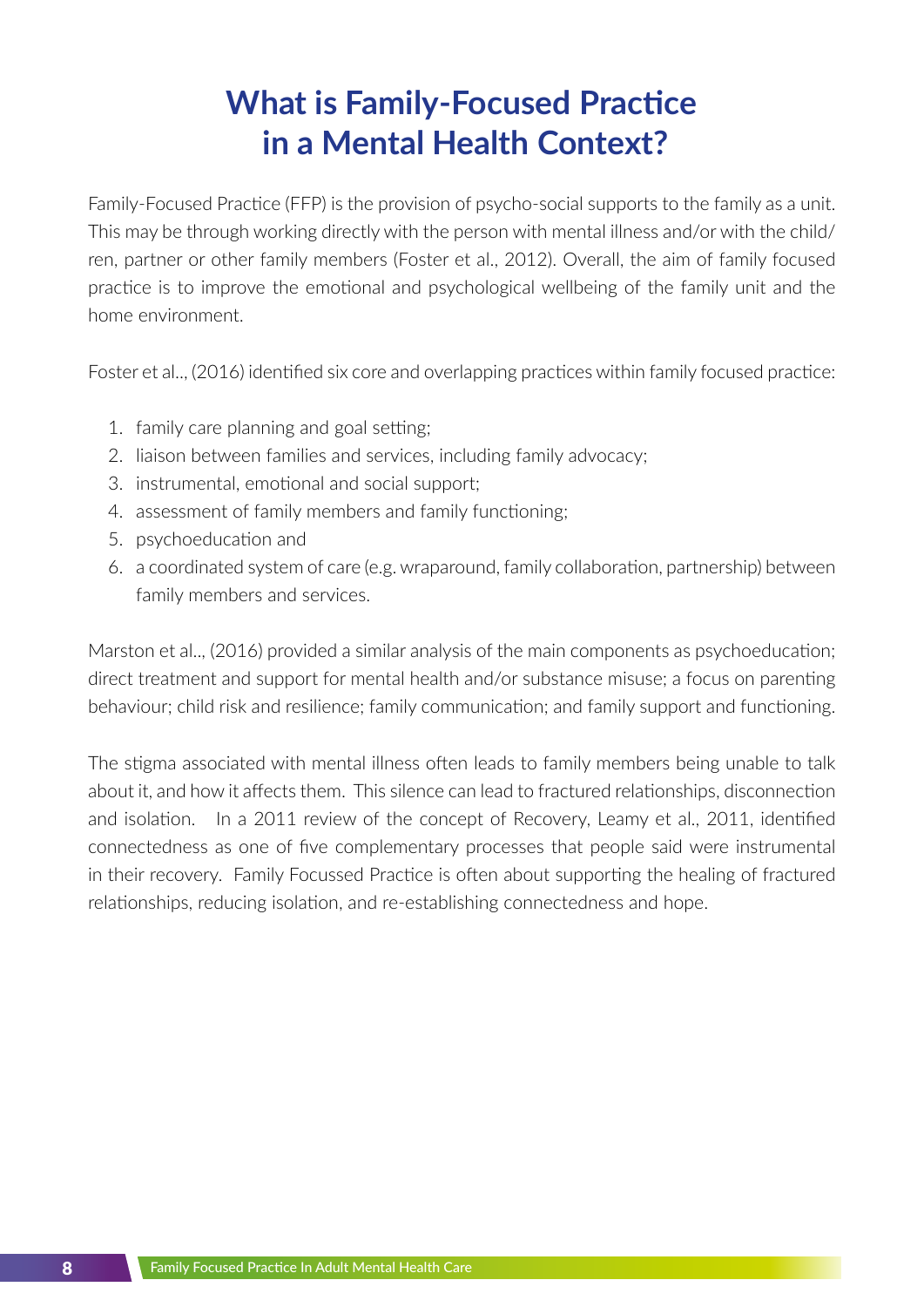

# **Rationale for Family Focused Practice in Mental Health Services**

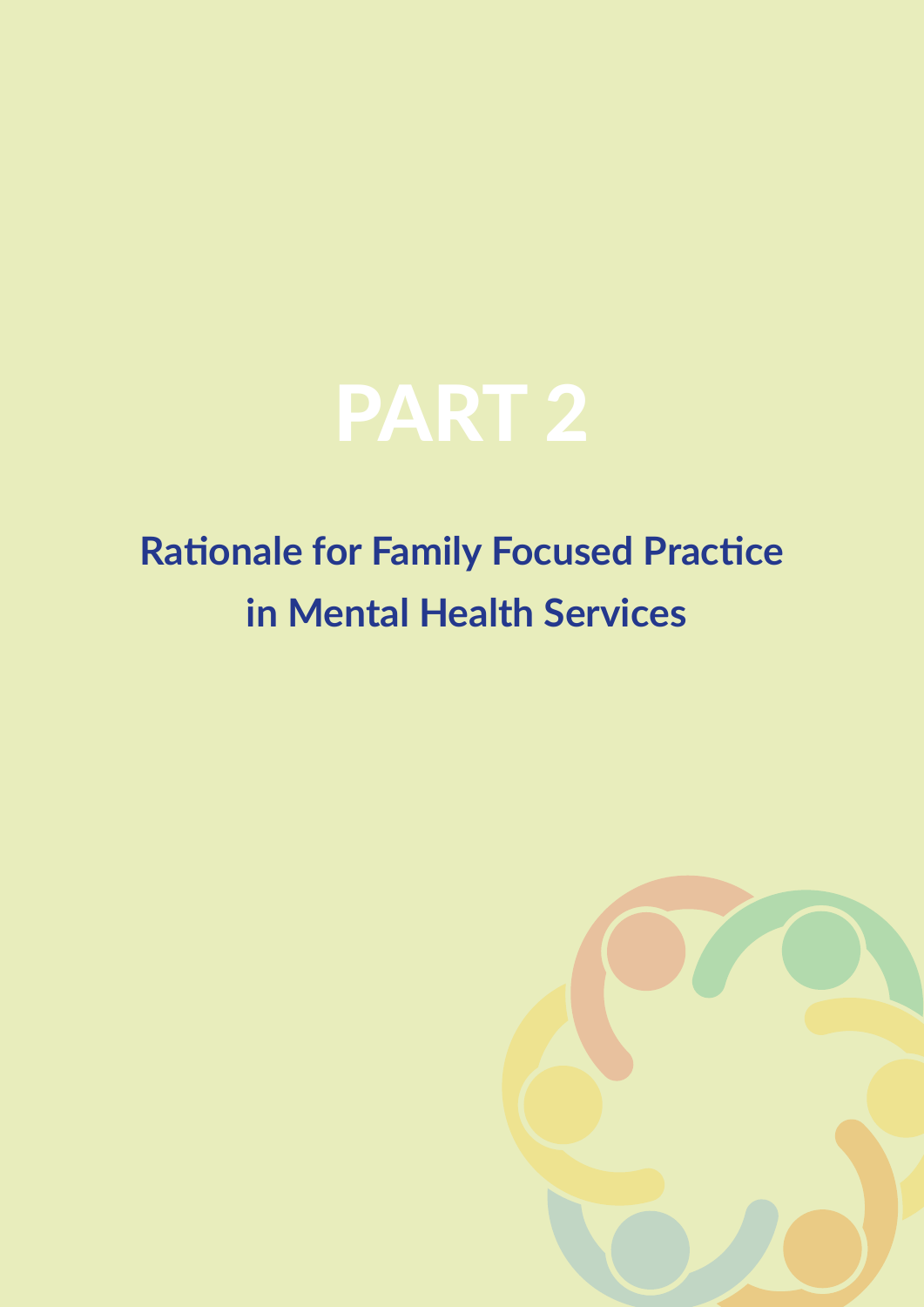

*Given the prevalence and burden of mental illnesses in families (including the high risk of intergenerational transmission) it is imperative that we identify effective and cost-effective interventions that are capable of being implemented within routine service settings' (Furlong et al., 2021, p.15).*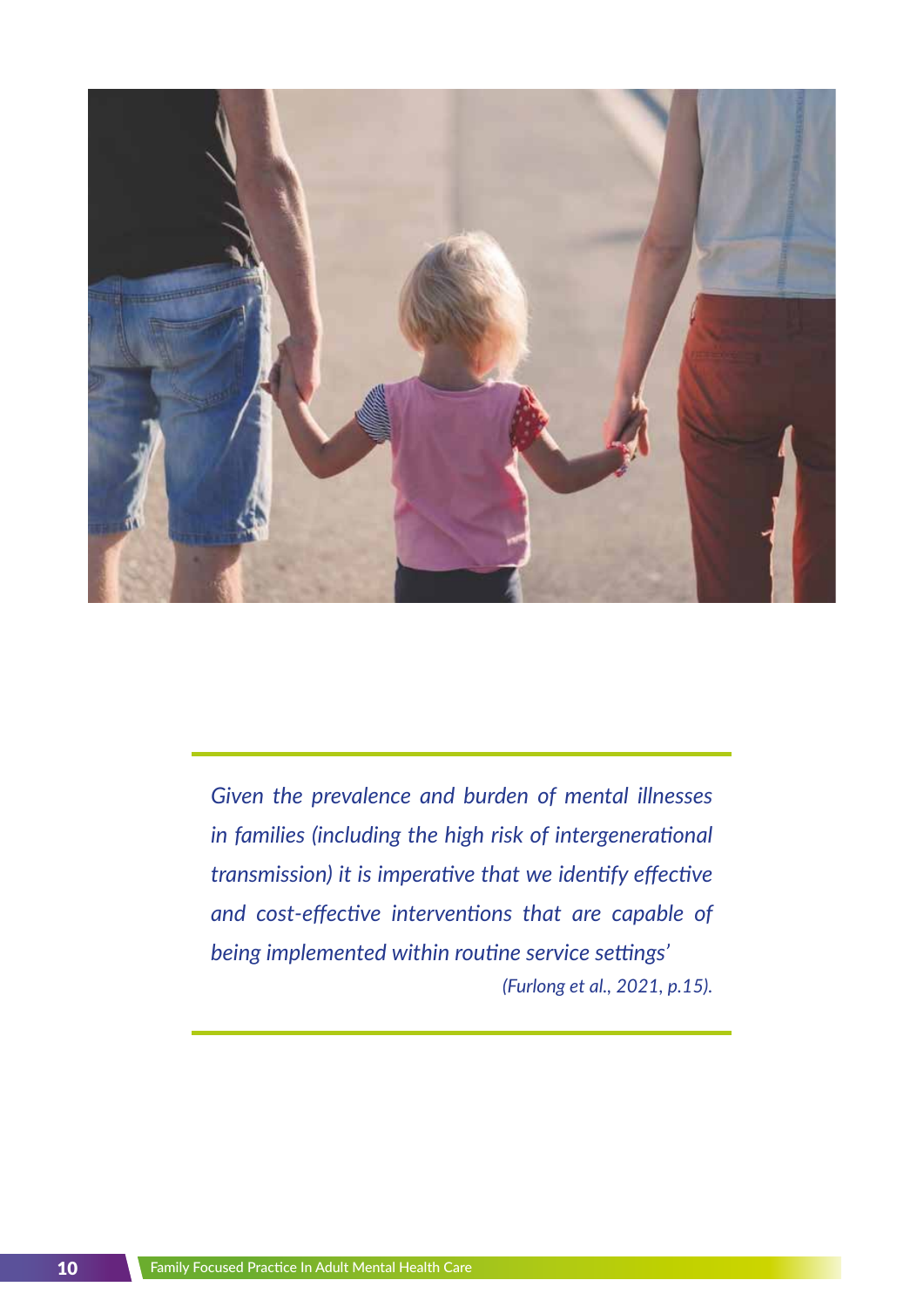#### **Parenting with a Mental Illness**

Adults who are parents, and also coping with a mental illness, have to juggle the demands of managing their own mental illness and, in some cases, the additional responsibilities of managing their children's difficulties (Falkov, 2012; Hine et al.., 2017).

Studies indicate that 25 to 68% of adult mental health service users are parents, and that 35% to 60% of children presenting at Child and Adolescent Mental Health Services have a parent with a mental illness (Nicholson et al., 2002; Nicholson 2010). Mulligan et al., (2021) report that in the Republic of Ireland (ROI) 20% of adults experience a mental illness and it is estimated the 280,000 children are dependent on parents who have a mental illness.

In the UK, two million children are thought to live in households where at least one parent had a mental health problem (Parrott et al.., 2008); while in Australia, it is suggested that there are 1, 082 403 children living in 577 507 families with a parent with a mental illness (Maybery et al., 2015).

# **Carers Supporting an Adult with Mental Illness**

In 2006, A Vision for Change, Ireland's mental health policy, asserted that "family, friends, colleagues, neighbours and community members are important sources of support for service users and have their own unique insight into mental ill health and the provision of mental health services" (Dept of Health and Children, 2006, p.24).

Carers supporting an adult with mental illness highlight a critical need for their involvement in the individual's care and treatment in order for care to be effective (Wilson et al.., 2015). Ishikura, et al.., (2014) found that establishing a trusting relationship with families, may prevent disengagement from services, in the initial stages of treatment. Research tells us that service users value the involvement of their families in their care, both in the early stages of psychosis (Lester et al., 2011) and where the difficulty has been present for longer (Cohen et al., 2013). According to the NICE Guidelines (2009) regarding Schizophrenia, 'family intervention should be offered to all families who live or are in close contact with the service user' (HSE, 2019 p.4).

The mental state of carers is crucial and affects their ability to offer practical and emotional support to those in their care. In a 2008 survey of Irish carers, 40.8% reported experiencing stress or nervous tension in the previous twelve months with comparatively high levels of anxiety (22.6%) and depression (17.6%) (O'Sullivan, 2008).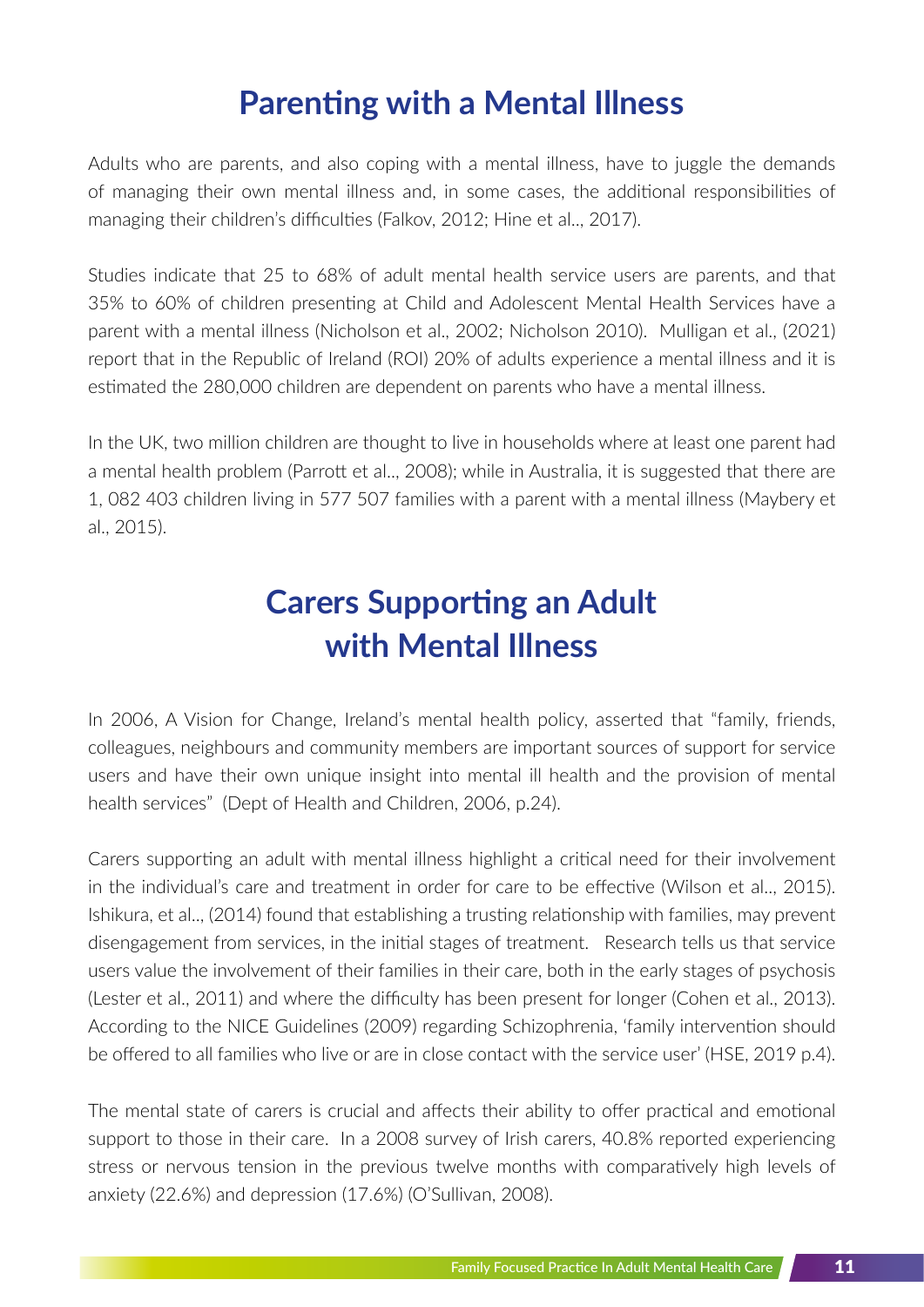Furthermore the 2019 National Carers Strategy identifies including 'carers in care planning and decision making for those that they care for' as a key objective (Dept of Health, 2019 p.12).

#### **Children of Parents with Mental Illness**

*'While the overwhelming majority of children living with an adult with mental health problems are loved and well cared for, that does not mean that the circumstances such children find themselves in, including those who live with adults who use of substances is problematic, does not have an impact on them'* (Devaney et al.., 2020, editorial p.1).

The research literature highlights that children of parents with a mental illness are at elevated risk for a range of adverse outcomes including infant mortality, developmental delay, attachment problems, neglect, medical illness, mental health difficulties and impaired educational and occupational prospects (Hosman et al., 2009; Weissman et al. 2006; England and Sim, 2009). Beardslee et al., 2012, identified an association between stress experienced by parents who have mental illness, and depression and anxiety in their children.

Children typically report a lack of communication about their parent's mental illness – and they commonly fear that their parent will never recover, will die, that they are to blame for their parent's condition and that they too will inevitably develop a mental disorder. They frequently undertake considerable caring duties, experience isolation, shame, stigma and report impaired peer interactions and school engagement (Somers, 2006; Mordoch et al., 2008; Murphy et al., 2011).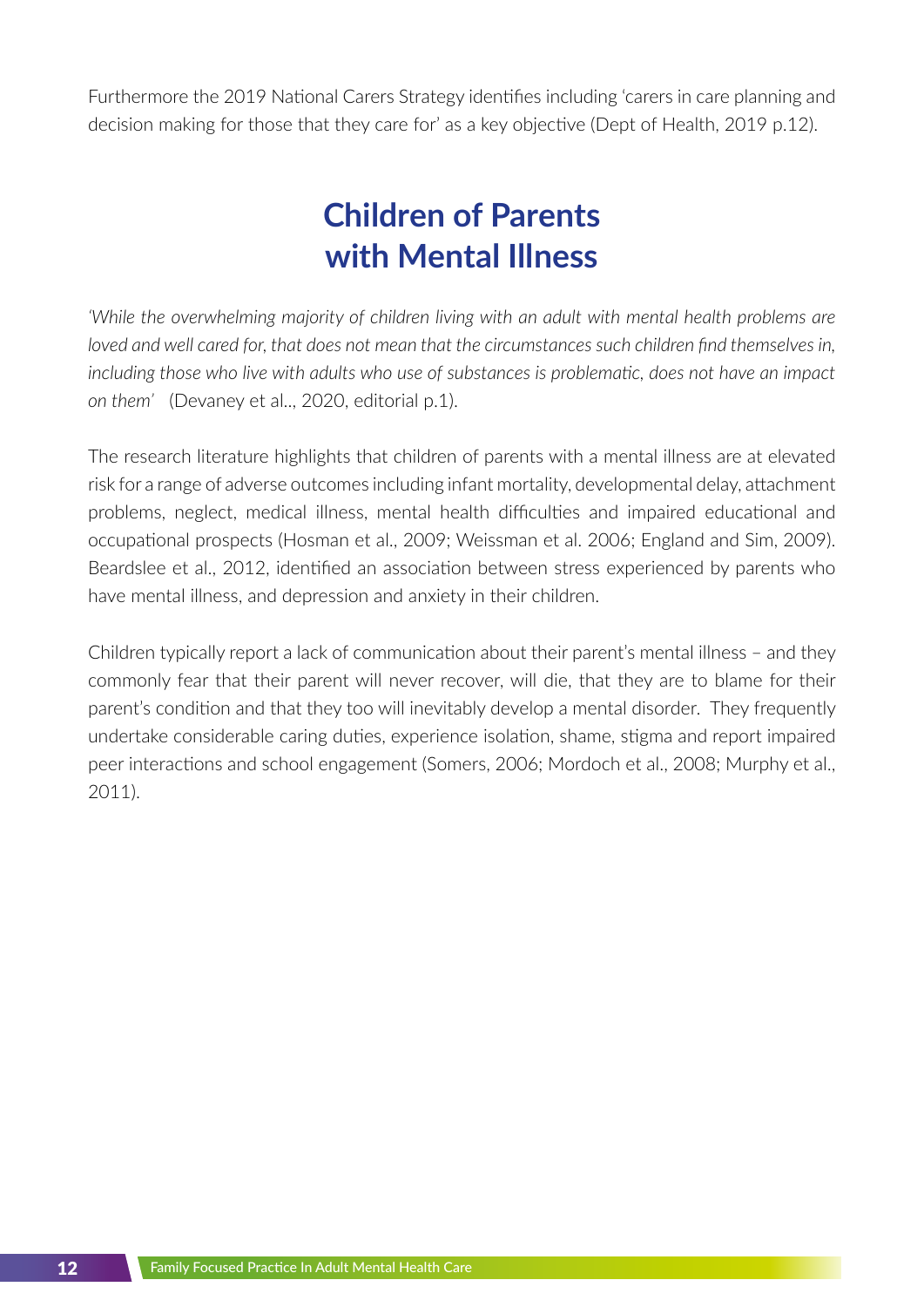### **The Family Model**

### **'Think Child, Think Parent, Think Family'**

 *– The Northern Ireland experience*

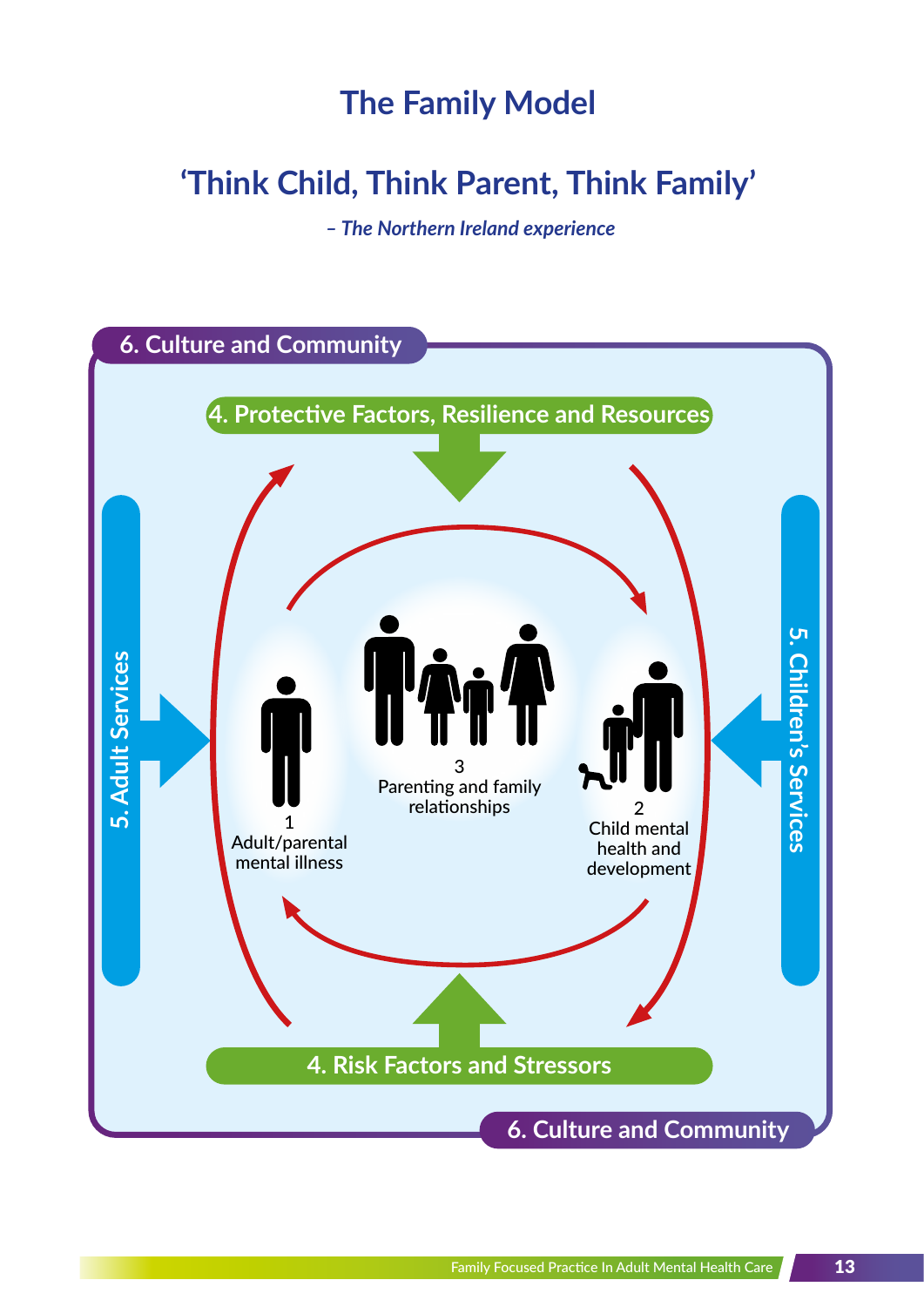In the U.K. in 2004, the Social Care Institute for Excellence (SCIE) was commissioned to work in this area following a Social Exclusion Unit report which identified parents with mental health problems as a group that was sometimes poorly served by health and social care. In 2009, SCIE developed a *'Think Family, Think Parent, Think Child'* Guide for health care professionals working with children and adults. This guide was based on published literature from 1985–2005 and a practice survey of five sites in England. From 2009 to 2011, SCIE worked with a total of six sites, which included Northern Ireland, to develop, monitor and evaluate its implementation of a Think Family Approach. In 2011 SCIE recommended the Family Model as a useful conceptual framework to help staff consider the parent, the child and the family as a whole 'when assessing the needs of - and planning care packages for - families with a parent suffering from a mental health problem' (SCIE, 2011, p. 18).

The 'Think Child, Think Parent, Think Family' concept, is a family focused initiative based on Falkov's Family Model (Falkov, 2012). Adrian Falkov, an Australian Child and Adolescent Psychiatrist with extensive experience in family focused practice, developed this framework to illustrate the ways parental mental illness can impact on children and families. Six domains, are identified within the model, and the links and influences of the domains are illustrated above. The six domains comprise the adult/parental mental illness, child mental health and development, parenting and family relationships, risk factors and stressors, protective factors and resilience, adult/children services, culture and community. Falkov proposes that the visual nature of the Family Model aims to generate discussions among family members and clinicians to aid treatment and promote recovery.

The Think Family approach considers the whole family with an ethos of 'no wrong door' at point of entry to services. It emphasises the need to consider the child, the parent and the family with adult and children's services working together to meet the needs of the family, as a whole rather than a focus on an individual.

In 2005, Madeleine O 'Neill, who was in receipt of mental health services in Northern Ireland, took the life of her nine-year-old daughter Lauren, and then killed herself (WHSSB & EHSSB, 2008). As a direct result of the O'Neill Inquiry, the Department of Health, Social Services and Public Safety (DHSSPS) funded two project managers to lead a three-year project to pilot the recommendations of SCIE's Guide 30, 'Think child, Think parent, Think family' - as a way to improve communication across the interface between children's and mental health services. This initiative also covered associated departments such as maternity services, A&E, Health and Social Care services, and 16 psychological therapies in promoting a Think Family culture across Northern Ireland health and social care provision.

In Northern Ireland the Health and Social Care Board (HSCB) has spent the last decade promoting Family Focused Practice in all aspects of Adult Mental Health and Children Services.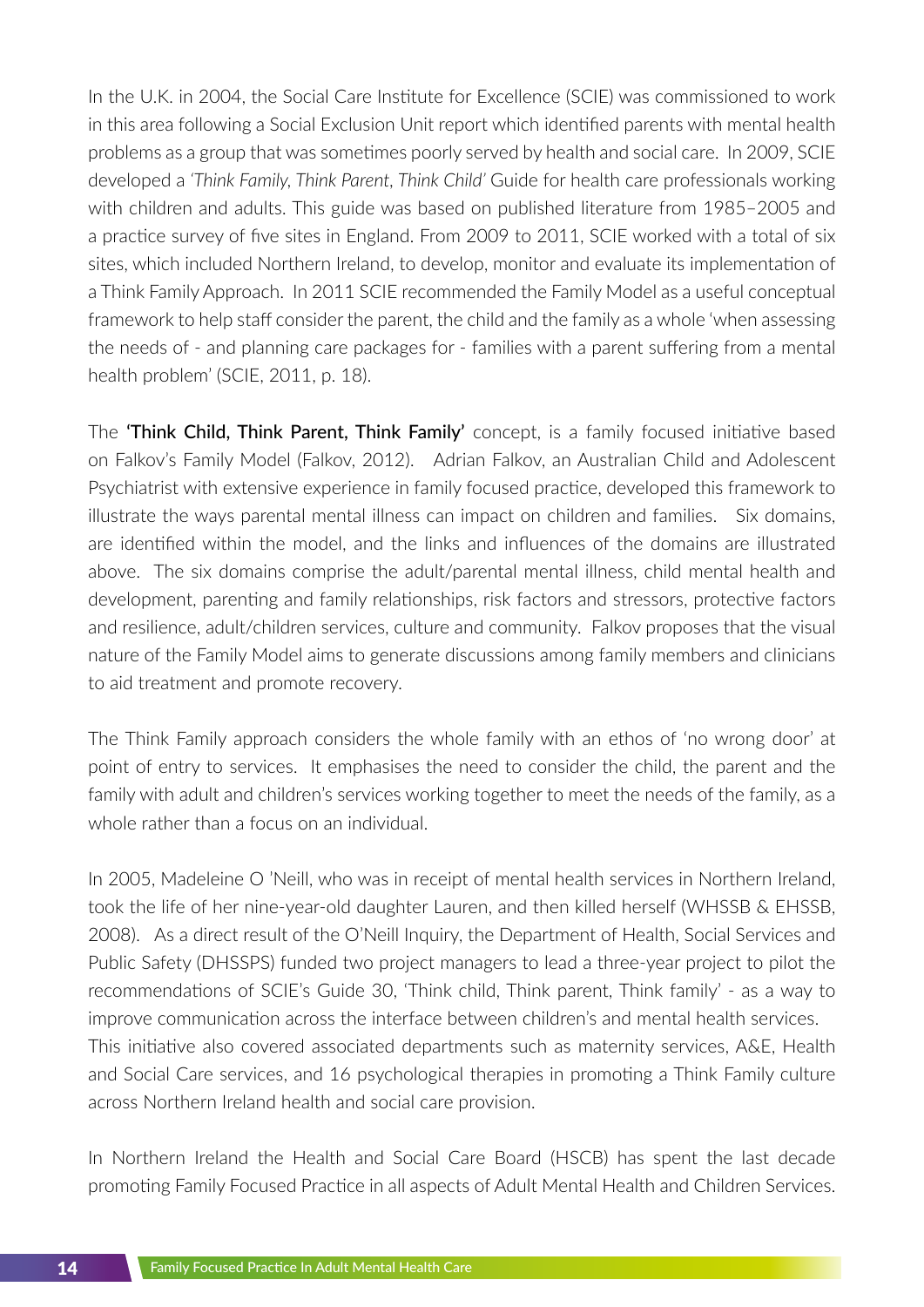Local Champions were identified across services to promote a 'Think Family' approach in order to enhance communication and collaboration across children and adult services. In 2018 Grant et al.., reported on a review of this policy implementation.

Their recommendations included:

- A *THINK FAMILY* Northern Ireland Strategy be developed.
- That The Family Model (Falkov, 2012) be formally adopted as the future basis for development of *Think Family Northern Ireland.*
- Engagement with bodies that validate Health and Social Care qualifications to request that teaching about the Family Model and FFP is included in professional training.
- That Think Family practitioner roles are introduced to services.
- Home visiting is viewed as an important enabler of Family Focused Practice.

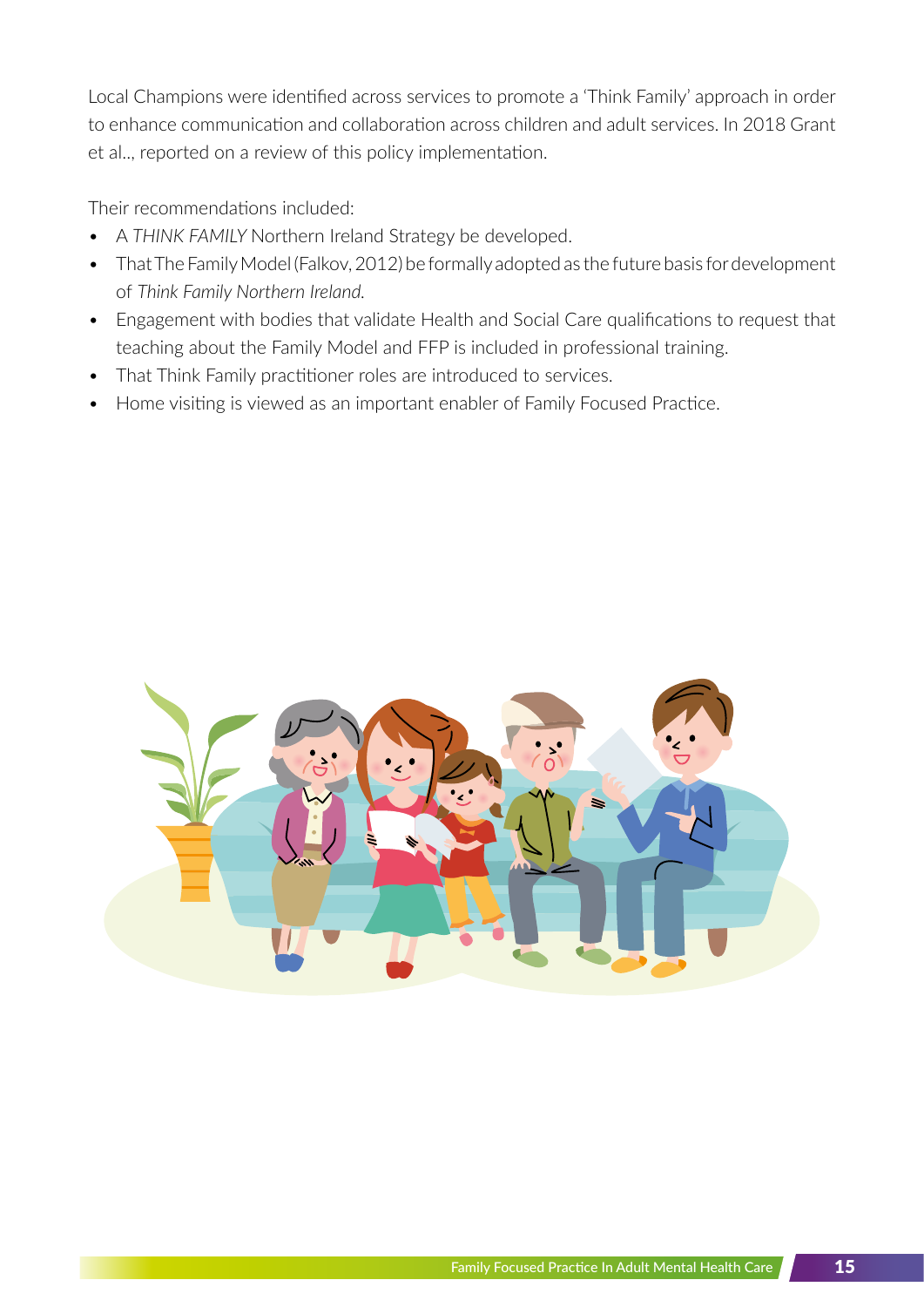The 10 messages for Mental Health Practitioners who come into contact with a parent with mental health difficulties :

In 2007, a group of young carers in Merseyside, (Liverpool, U.K.) came up with the following 10 messages as a simple checklist for practitioners who come into contact with families where a parent has mental health problems:

- 1. Introduce yourself. Tell us who you are. What your job is.
- 2. Give us as much information as you can.
- 3. Tell us what is wrong with our mum or dad.
- 4. Tell us what is going to happen next.
- 5. Talk to us and listen to us. Remember it is not hard to speak to us. We are not aliens.
- 6. Ask us what we know, and what we think. We live with our mum or dad. We know how they have been behaving.
- 7. Tell us it is not our fault. We can feel really guilty if our mum or dad is ill. We need to know we are not to blame.
- 8. Please don't ignore us. Remember we are part of the family and we live there too!
- 9. Keep on talking to us and keeping us informed. We need to know what is happening.
- 10. Tell us if there is anyone we can talk to (Barnardo's, 2007).

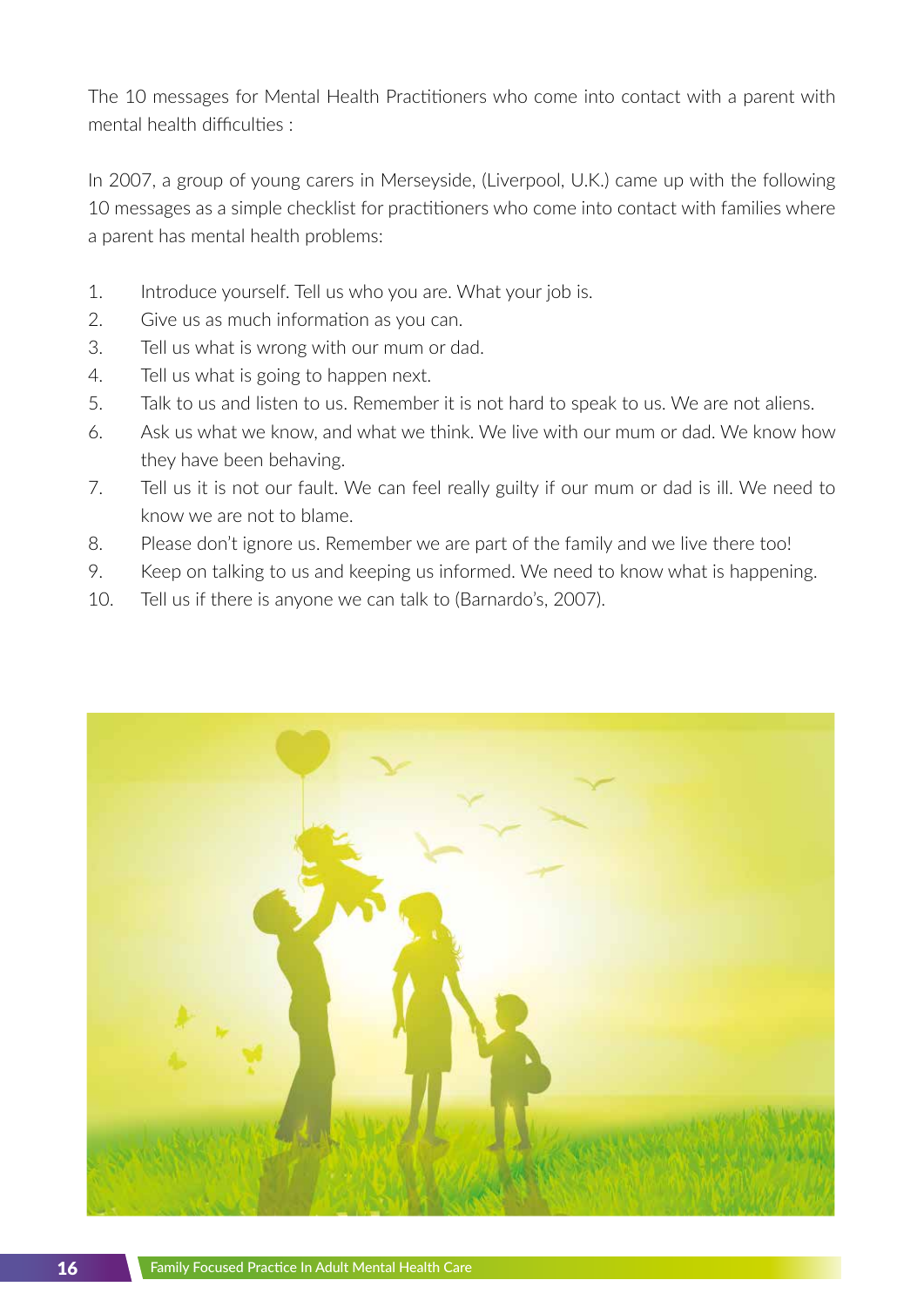

# **The Republic of Ireland Context**

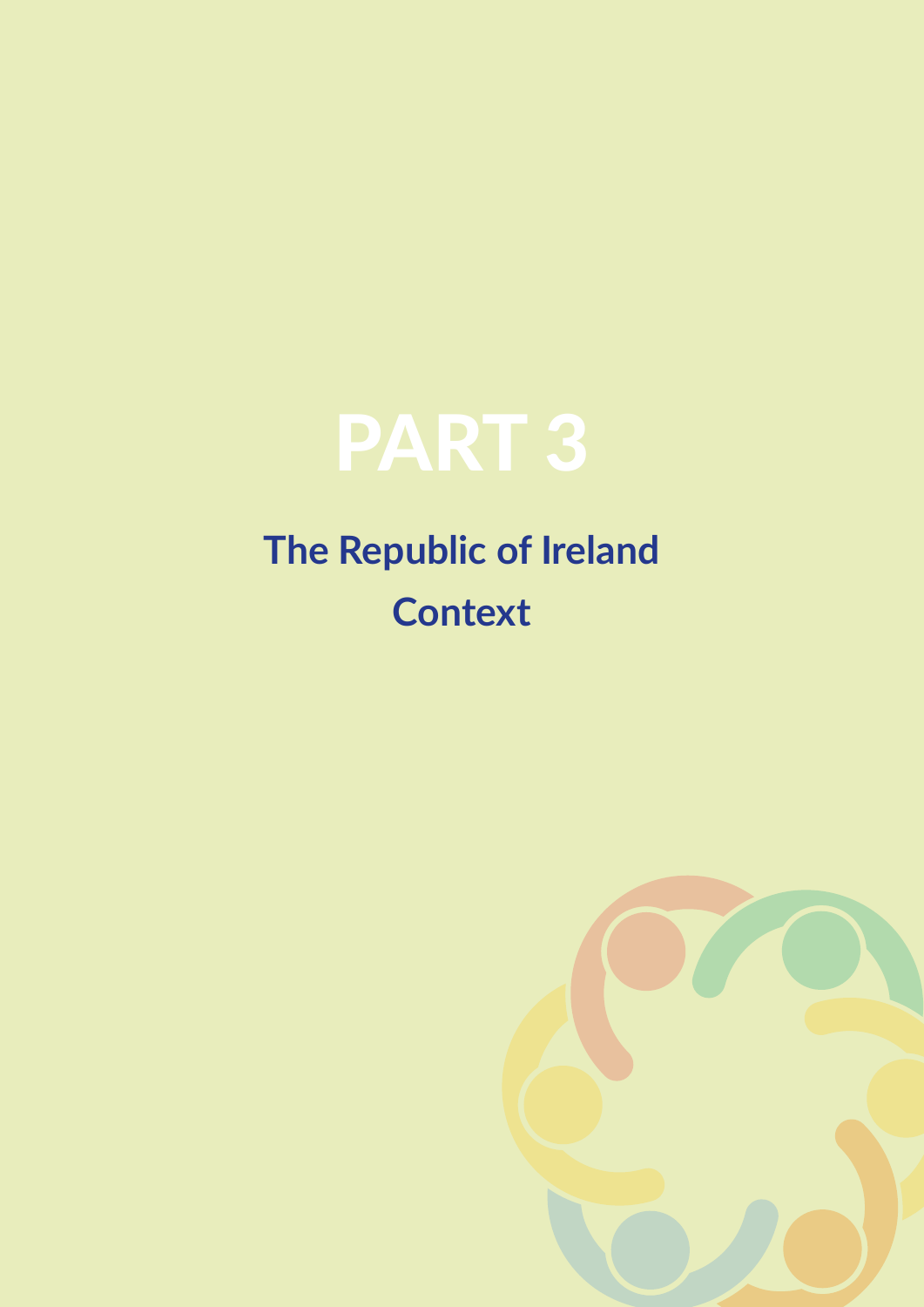In their review of *A Vision for Change in 2015 – 'Nine Years On'* – Mental Health Reform welcomed the fact that the Irish Health Service Executive had demonstrated their commitment to service user and family member involvement in service delivery – by employing people with 'lived experience' at senior and staff grade levels throughout mental health services. However, they highlighted that while families valued the roll out of psycho-education for them – they still experienced barriers to involvement in their loved one's care plan, and the absence of any legislation to support this (Mental Health Reform, 2015).

The recent Recovery Framework document developed for Mental Health Services (HSE, 2017) and *A Family, Carer and Supporter Guide* (HSE, 2018), appear to focus primarily on the adult members of families when recommending that staff be proactive about supporting families. The literature already highlights how the segregation of adult services from children services often leads to adult services not seeing children as part of their remit (Gopfert et al., 2004; Munro, 2011). Grant and Reupert's 2016 study with Irish nurses highlighted an absence of any organizational or policy requirement to engage in whole family approaches when working with parents who had a mental illness.

In 2014 The Department of Children and Youth Affairs (DCYA) produced a policy framework for children and young people, *'Better Outcomes Brighter Futures'*, which sets out the need for interagency initiatives to improve outcomes for children. Subsequently the DCYA funded the establishment of Children and Youth Services Committees (CYSC) at national and local levels. These include representation for a range of government departments and voluntary organisations. It recognised the 'importance of parental mental health in supporting children's early social and emotional development' (p.54). The first reference to children by a document developed for adult mental health services is in a supplementary guidance document *'Family Recovery Guidance Document 2018 -2020'* (HSE, 2018). It recommends that 'the support needs of young people or children within the family' be considered as part of a 'Needs Assessment for Family members' (p.14).

Furthermore, in 2018 the national mental health division agreed to fund a national research project to evaluate interventions to families where parents are suffering from a mental illness. With this funding the Centre for Mental Health Research at Maynooth University established the PRIMERA research project (Promoting Research and Innovation in Mental hEalth seRvices for fAmilies) (CMHCR, 2018). There were 15 sites nationally involved in the project. The majority of the sites evaluated Family Talk. Family Talk is a seven week evidence-based programme – which supports the whole family to gain a better understanding of the parent's mental illness, facilitates family members in talking about their worries and fears, and how best to harness the family's strengths and build resilience.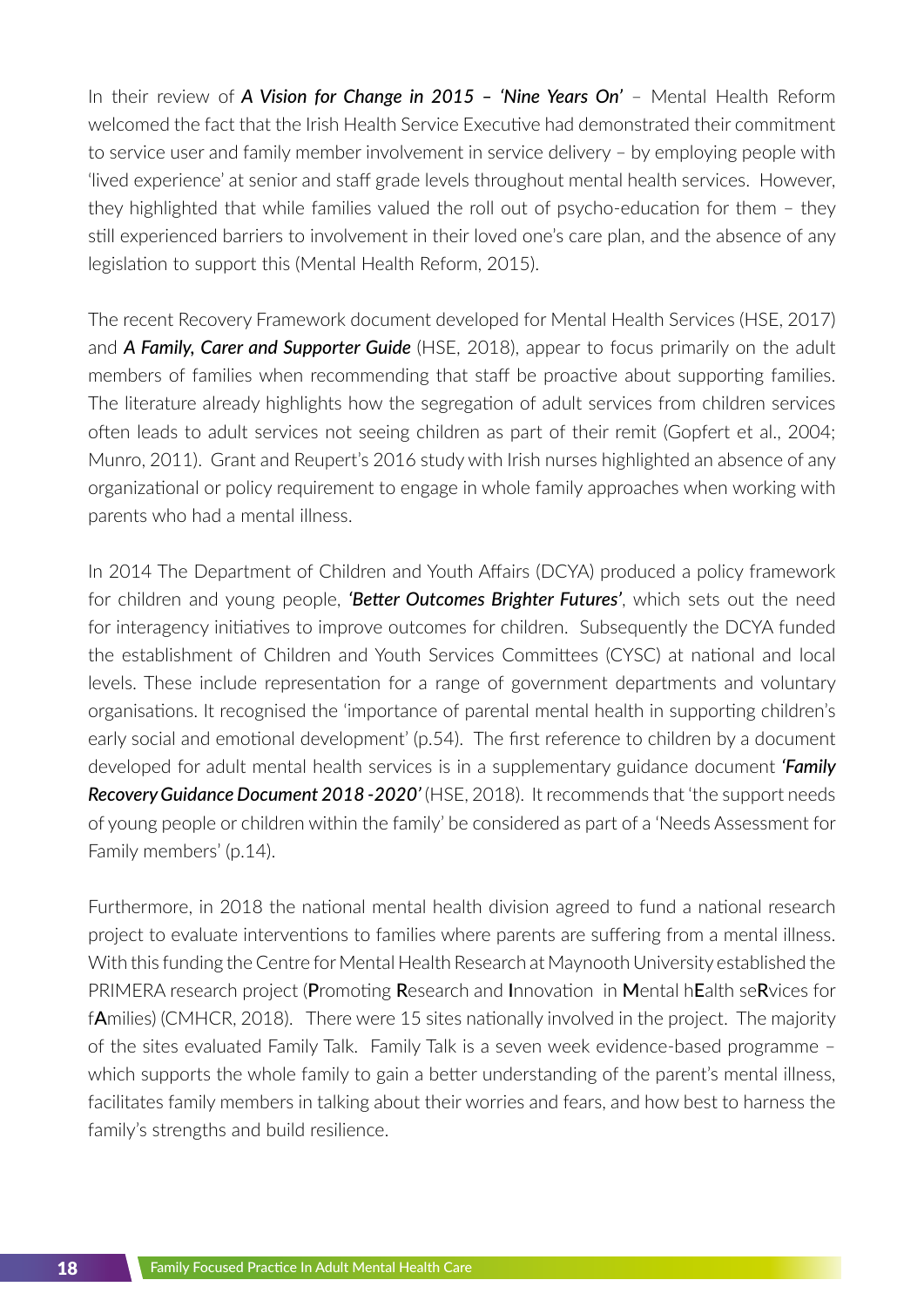In the scoping out process of the evaluation of Family Talk, in the Republic of Ireland (RoI), Furlong et al., 2021, reported on factors identified by mental health services as barriers to recruiting families to the research which included:

- 'practitioner workload and turnover
- a persistent perception amongst some AMHS and CAMHS personnel that FFP is a luxury preventative issue and that family support is not their priority or their remit' (p.15).

Furlong et al., 2021, also expressed the concern that parents might be reluctant to volunteer to take part in the research because of the 'double stigma of having a mental illness and revealing struggles in parenting'…..'and a common but inaccurate belief that their children do not notice their symptoms' (p15. Furlong et al., 2021).

The study is one of the few Randomised Control Trials of Family Talk worldwide and the first of its kind in Ireland – where it is a key component of the first systematic national drive to develop and implement FFP for Children of Parents with a Mental Illness (COPMI). The other key strengths of this study is its involvement of parents, partners, children and service providers as participant informants – and an economic analysis of the costs of implementation. The inclusion of partners is particularly important as previous studies suggest they often feel unsupported by mental health services with regard to the care and support they provide, and their desire to be more involved in the treatment of their loved one (Afelizus et al., 2018).

# **Galway/Roscommon Evaluation Site for Family Talk 2019/2021**

An expression of interest from the Principal Social Worker in Galway/Roscommon Mental Health Services – led to Galway/Roscommon being identified as one of the 15 sites nationally, to take part in this research. The local Children and Youth services Committee had established a sub group to explore the impact of Parental Mental Health on families. The group included representatives from AMHS, CAMHS, Primary Care Psychology and TUSLA services. This group later became known as Crosslinx West. Crosslinx was an interagency service initiative, initially developed in Mental health Services, in the east of Ireland, to address the impact of parental mental illness on children and families (Killion, 2020).

In order to promote Family Talk as an intervention these services, led by the Mental Health Principal Social Worker, came together to design and deliver Raising Awareness Training for professionals working with families in a range of services in the area. The primary focus of the training was in relation to the impacts of mental illness on families and how to access mental health services. The training was delivered in 2019/2020, in three sites in Galway, Roscommon and Mayo. In conjunction with the School of Social Work at NUIG (National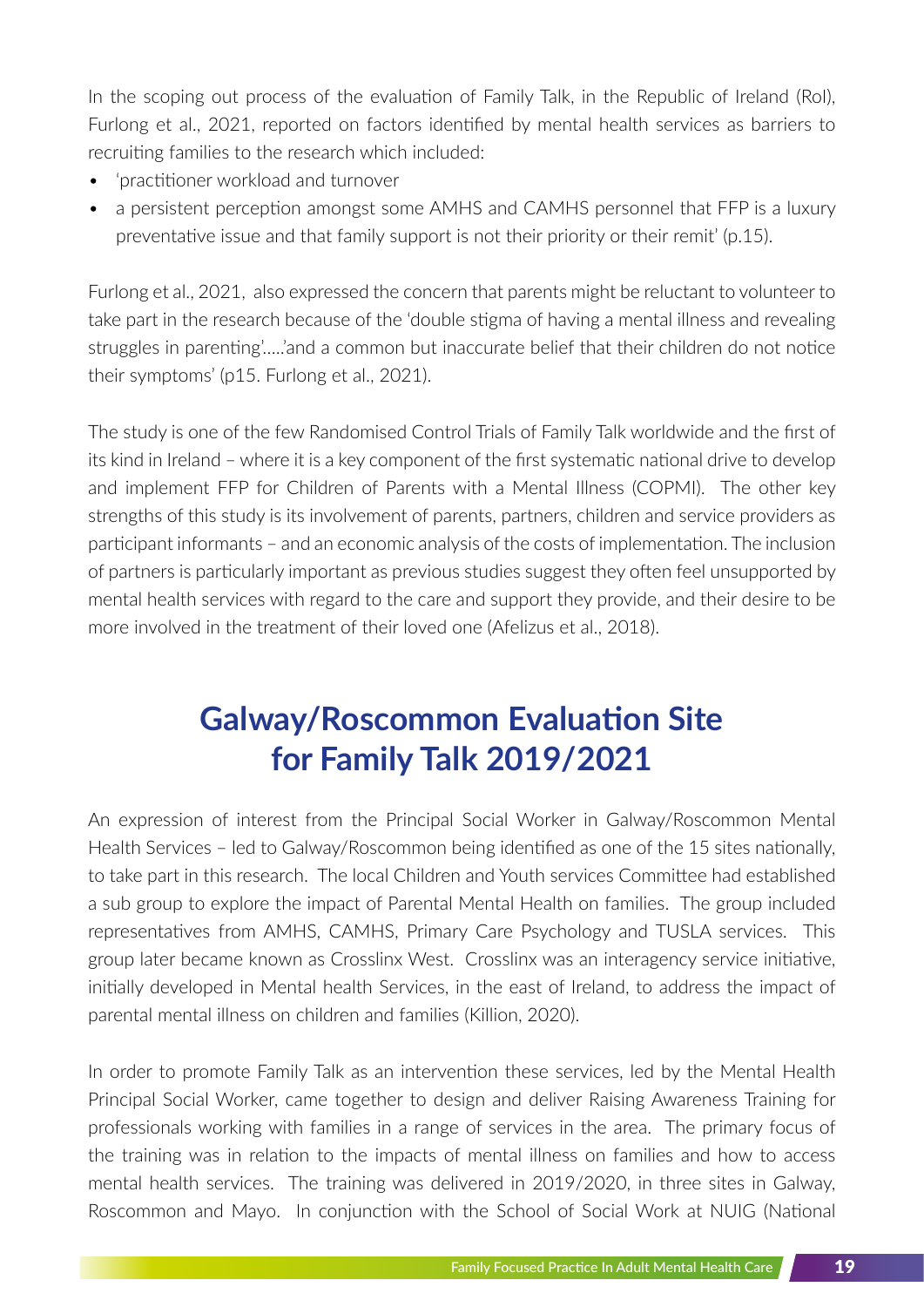University of Galway) the Dept evaluated this Training and the findings were published in 2020 (Golden, C. Killion, MG. and McGregor C., 2020).

A Senior Social Worker within the department co-ordinated the referrals for Family Talk – and was the main point of contact with PRIMERA in relation to families taking part in the research. This Social Worker also retained a log of all training certs for staff who completed Family Talk training – which ensured only staff with a minimum of 3 years experience in mental health services were involved in delivering the intervention.

A total of 98 families were recruited for the research nationally. Five sites recruited 90% of families. The Galway/Roscommon site recruited 30 of these families.

The PRIMERA Research Group also undertook a qualitative study with 41 clinicians in relation to the experience of delivering Family Talk. 24 of these clinicians were Social Workers and a further 6 were Social Work Managers reflecting that approximately 75% of the staff delivering Family Talk during the period of the research project were social workers. According to Furlong et al., 2021 these Social Workers reported that their professional training equipped them to be more persistent with family work compared with other disciplines – 'they felt more competent in assessing families readiness for Family Talk; establishing a positive relationship with families before and during Family Talk; and in working with multiple family members' (p.7).

Furlong et al., 2021 highlighted important insights provided by these practitioners in relation to key enablers for delivering family talk and embedding it in to practice which included:

- the availability and drive of an FFP champion with managerial support;
- promoting interagency collaboration among AMHS, CAMHS, primary care and child protection services in the area (p.18);
- engaging in regular awareness-raising and buy-in efforts with management/colleagues (e.g. FT on weekly MDT agenda and offered as part of care plan during initial assessments);
- encouraging clinicians to participate in FT training;
- setting up referral and supervision structures, and allowing clinicians sufficient time to engage in FT promotion, recruitment and delivery activities (p.15).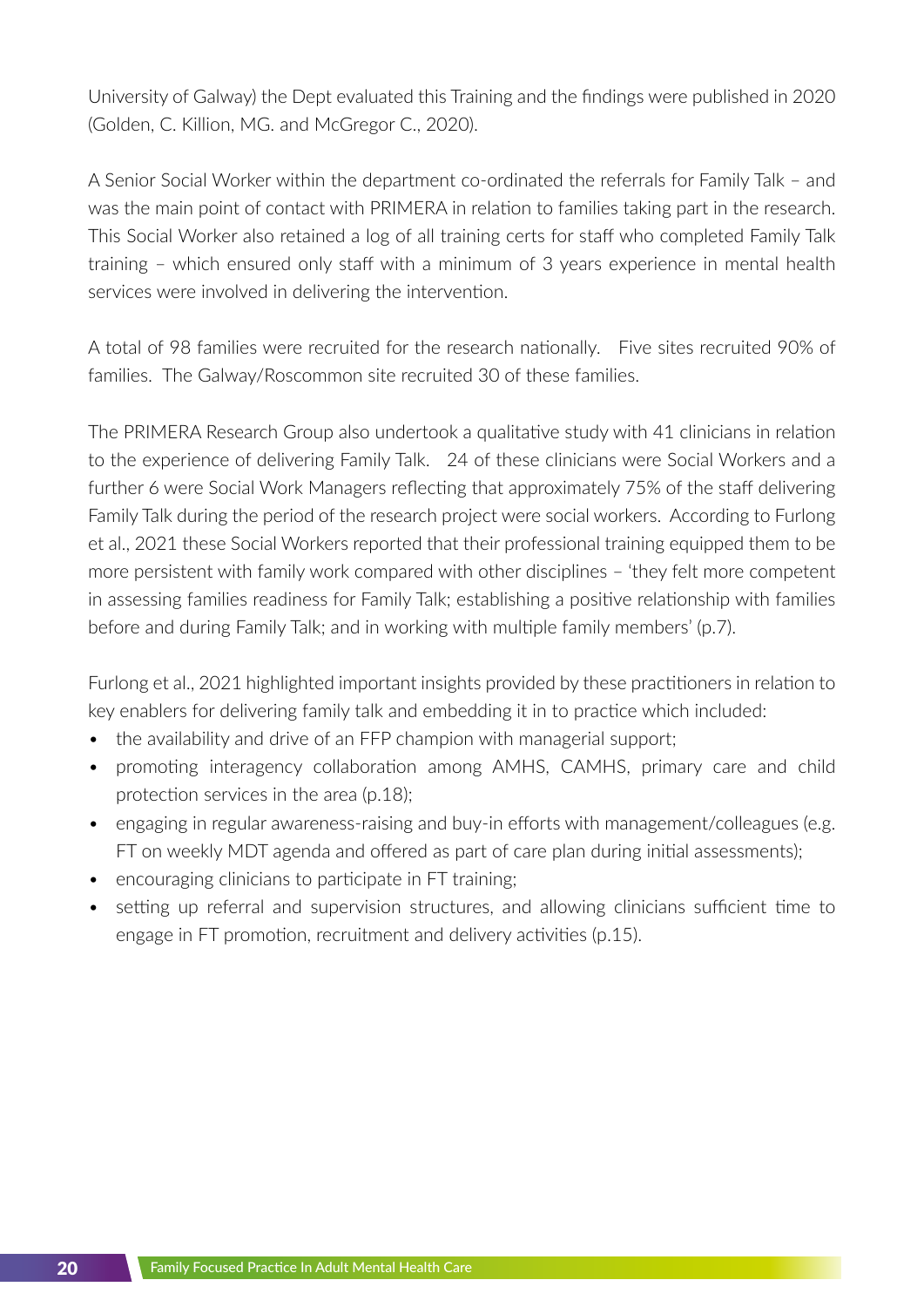

# **The Current Picture:**

**Family Focused Practice in Galway Roscommon Adult Mental Health Services - Adult Mental Health Social Work Department** 

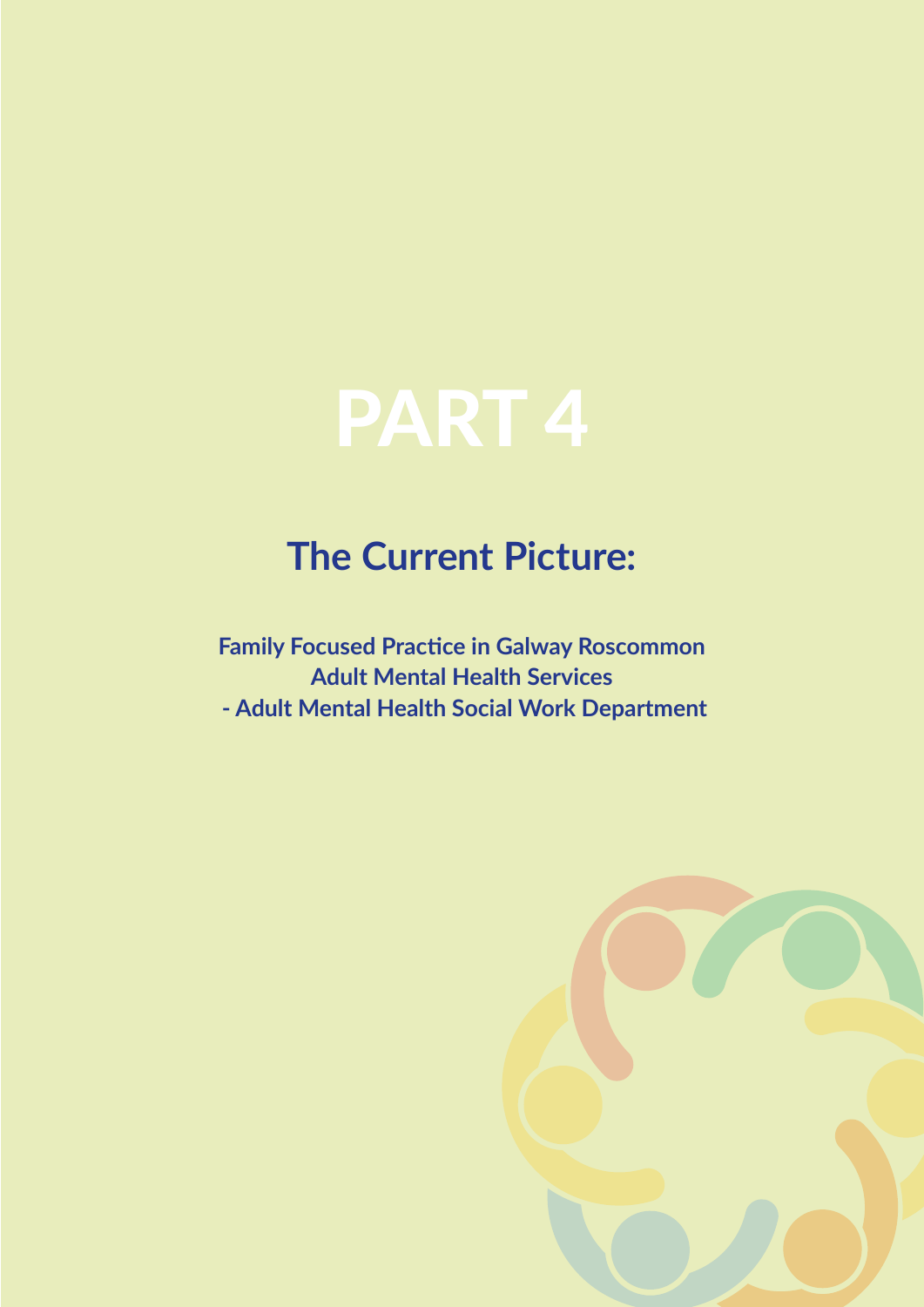

*The Galway Roscommon Adult Mental Health Social Work Department has 22 staff members across the area. The section below will look at role of a Mental Health Social Worker and what family focused practice and initiatives have been developed by the Mental Health Social Work Department in the past five years.*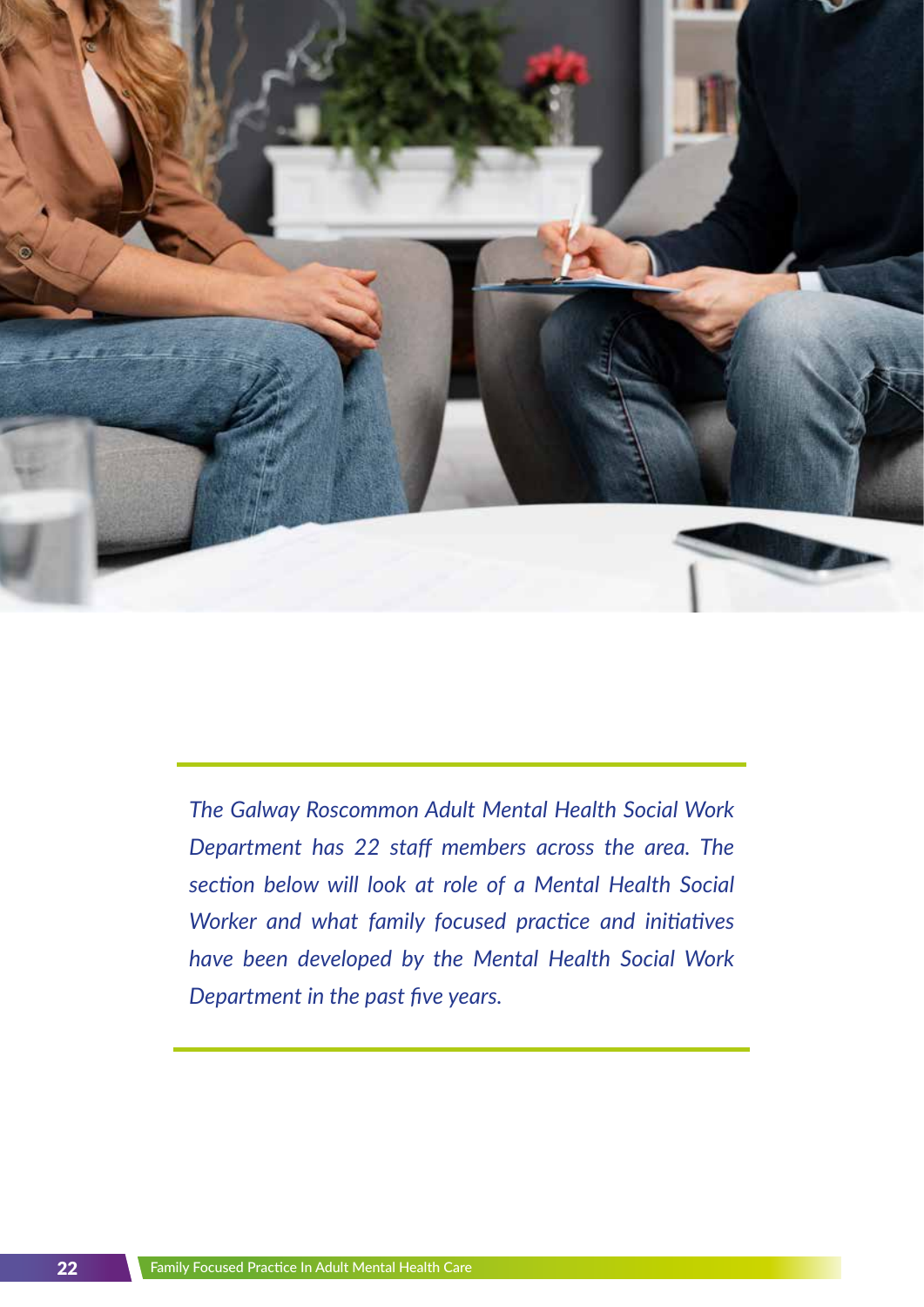#### **The Role of a Mental Health Social Worker**

Mental Health Social Workers are registered practitioners with CORU. They must also engage in continuous practice development and hold a Level 8 or above on the NQAI framework. Social work in mental health seeks to address the social and environmental factors impacting on the person and family's mental health, working in partnership with the person and their family/ support person/ support service. The role of the mental health social worker includes but is not limited to:

Clinical Case Management: responsibility for coordinating care for a caseload of service users, ensuring appropriate psychosocial supports, providing therapeutic interventions and psychoeducation to individuals and families, and liaising with community services as required. Mental Health Social Workers work both with service users in the community as well as in acute inpatient care settings.

Psychosocial Assessment: Mental Health Social Workers specialise in Psychosocial assessments – they are trained to look at the psychosocial issues impacting on the individual and family. They are trained to assess and work systemically with service users, families/ significant others and with the wider community.

Mental health Assessments : Many Mental Health Social Workers also provide core assessments (biopsychosocial assessment). Mental Health Social Workers may also train as an authorised officer (S.9 of Mental Health Act 2001). This involves mental health assessment and managing care in the community or making a recommendation for an involuntary admission.

Role of Advocate/ inter-agency work/mobilisation of resources: Social Workers encourage individuals to advocate for themselves and/or also advocate on their behalf where needed. Social workers aim to build on people's strengths and skills. They have particular skills in advocating with other service providers in the area of housing, social welfare, mobilising community supports, to ensure that service users and their families obtain maximum resources and services where possible, recognising the impact on social and environmental factors on a person's well-being and that of their family.

Trauma-Informed Care: Social Workers work from a trauma informed lens. They are trained in client centred, solution focused, strengths-based counselling interventions which are part of their core training. In addition, to this, many Mental Health Social Workers (MHSW) have additional training in, for example: Cognitive Behavioural Therapy, Dialectical Behavioural Therapy, Behavioural Family Therapy and some may also be dual qualified as fully accredited Psychotherapists and Family Therapists.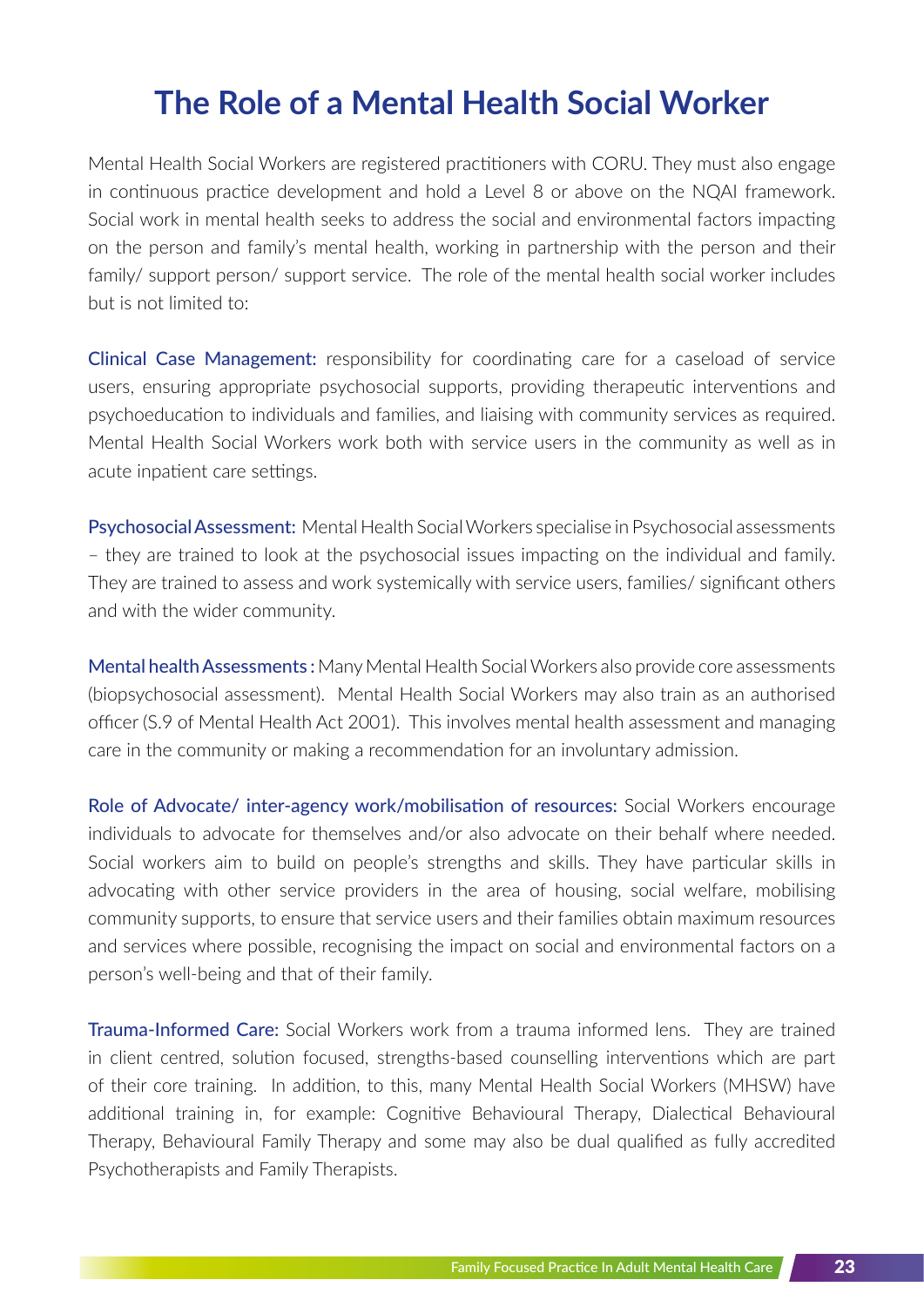Family-Focused Practice: This approach is about involving families and carers/support persons in the delivery of care for the service user. Family-focused care is widely acknowledged as a crucial aspect of effective mental healthcare delivery (Foster and Isobel, 2018). MHSW's provide a 'whole-of-family' approach, providing an assessment of family members and family functioning, provision of psycho-education and emotional and practical support, family care planning and liaison and advocacy.

Mental Health Social Workers also provides specialised family work with families with more complex needs, often working with families and individuals in crisis. They provide specialist interventions (therapeutic work and advocacy) in cases where individuals experience intimate partner violence, and with marginalised groups in society.



### **Specialist Facilitation of Family Meetings and Complex Case Conferences**

The co-ordination and facilitation of Family Meetings is a frequent task for a Mental Health Social Worker. In addition, Mental Health Social Workers provide specialised family work with families who present with more complex needs. These interventions also often involve the facilitation and chairing of family meetings, where family members and service users meet with the multidisciplinary team or indeed at times, with other agencies in case conferences. Family meetings are an evidenced-based practice to clarify goals of care and support communication between families and the healthcare team. Evidence from literature supports three components for effective family meetings: (1) meetings are best held proactively; (2) meetings are based on adherence to a step-by-step process; and (3) meetings must incorporate communication techniques that support family decision making (Lyn Ceronsky, 2011). Mental Health Social workers are trained to facilitate such meetings. A central task for that facilitation is to identify and respond effectively to verbal and nonverbal communication cues.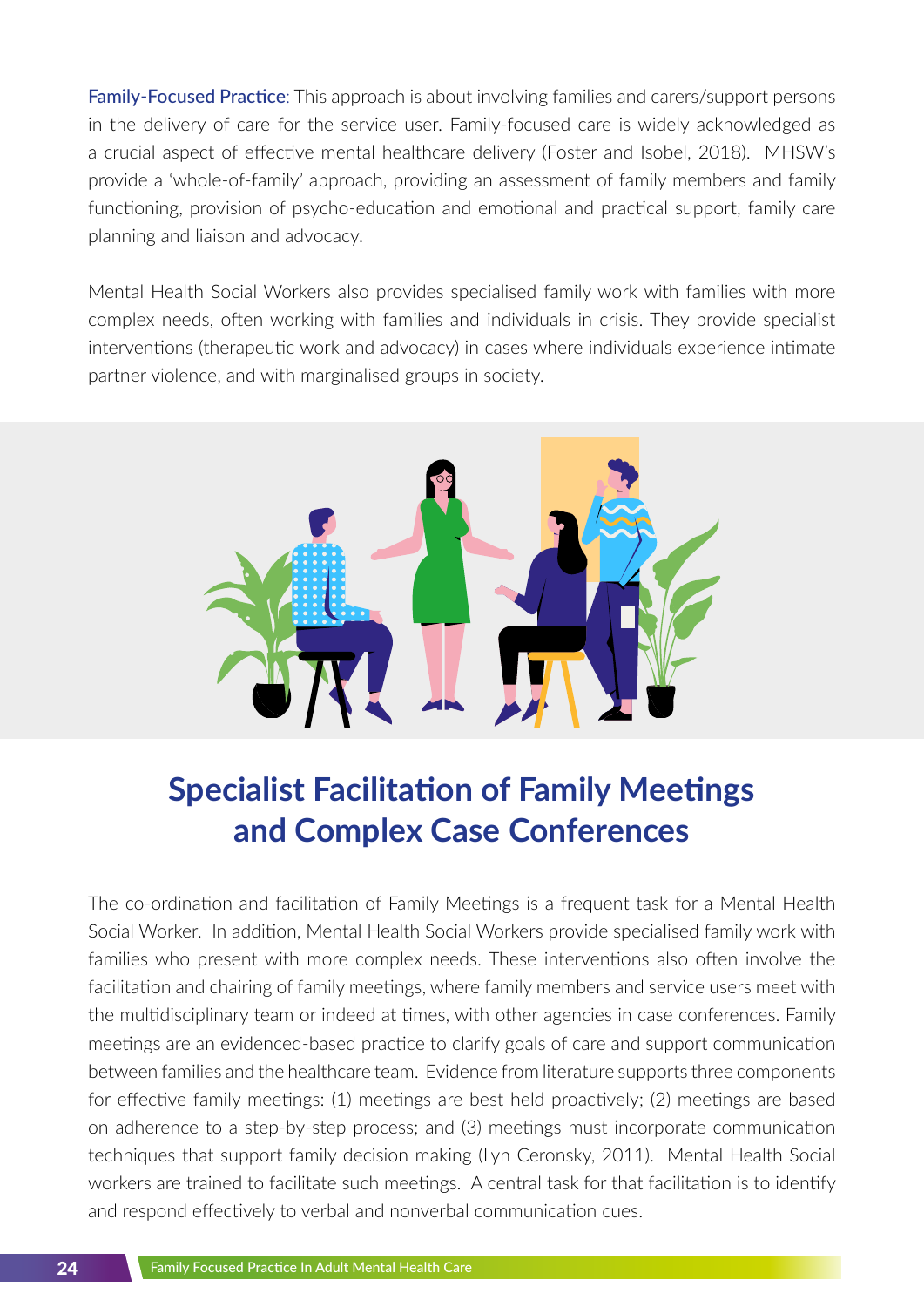# **Family Focused Practice Service Developments in Galway/Roscommon Adult Mental Health Services**

There are a number of programmes currently operating in Galway Roscommon Adult Mental Health Services coordinated by the Mental Health Social Work Department. Below is a description of those evidence based programmes.



#### The EOLAS Project

The EOLAS Programmes are Mental Health Information and Learning Programmes for Service users who have experienced psychosis with a parallel programme for their families and close friends.

The EOLAS programmes were developed in sites across the country in 2010 by a consortium of service users, family members, mental health practitioners' working with the HSE and voluntary agencies. It was initially funded through the GENIO Trust, a charitable organisation that supports innovation in mental health services.

The EOLAS programme reflects the collaborative perspective on service provision recommended by Vision for Change (2006) and the involvement of service users in every aspect of service delivery with a view to enabling the recovery process (Department of Health and Children 2006).

The programme is 8 weeks in duration and aims to deepen understanding of Bi-Polar Affective Disorder and Psychosis, and the possible impact on the person themselves and their family and friends. The programme describes how mental health teams work and provide guidance on what supports are available to relatives. The EOLAS programme is co-facilitated by a person with lived experience of mental health difficulties, and a H.S.E Mental Health professional.

In 2017 The Social Work Dept sought approval from The Galway Roscommon Area Management Team to introduce EOLAS across Galway and Roscommon. Training was provided to staff (10 Social Work staff and 3 nurses, and an Occupational Therapist), and family members and peers (9).

Two Senior Social Workers now co-ordinate the roll out of EOLAS across Galway/Roscommon. EOLAS was on hold with COVID-19 restrictions. It recommenced in the Spring of 2022. To date in Galway Roscommon 57 individual service users availed of the 8 week programme and 64 family members have availed of the EOLAS Programme. In order to assist families with ease of access to the programme, it is facilitated in the evenings after working hours.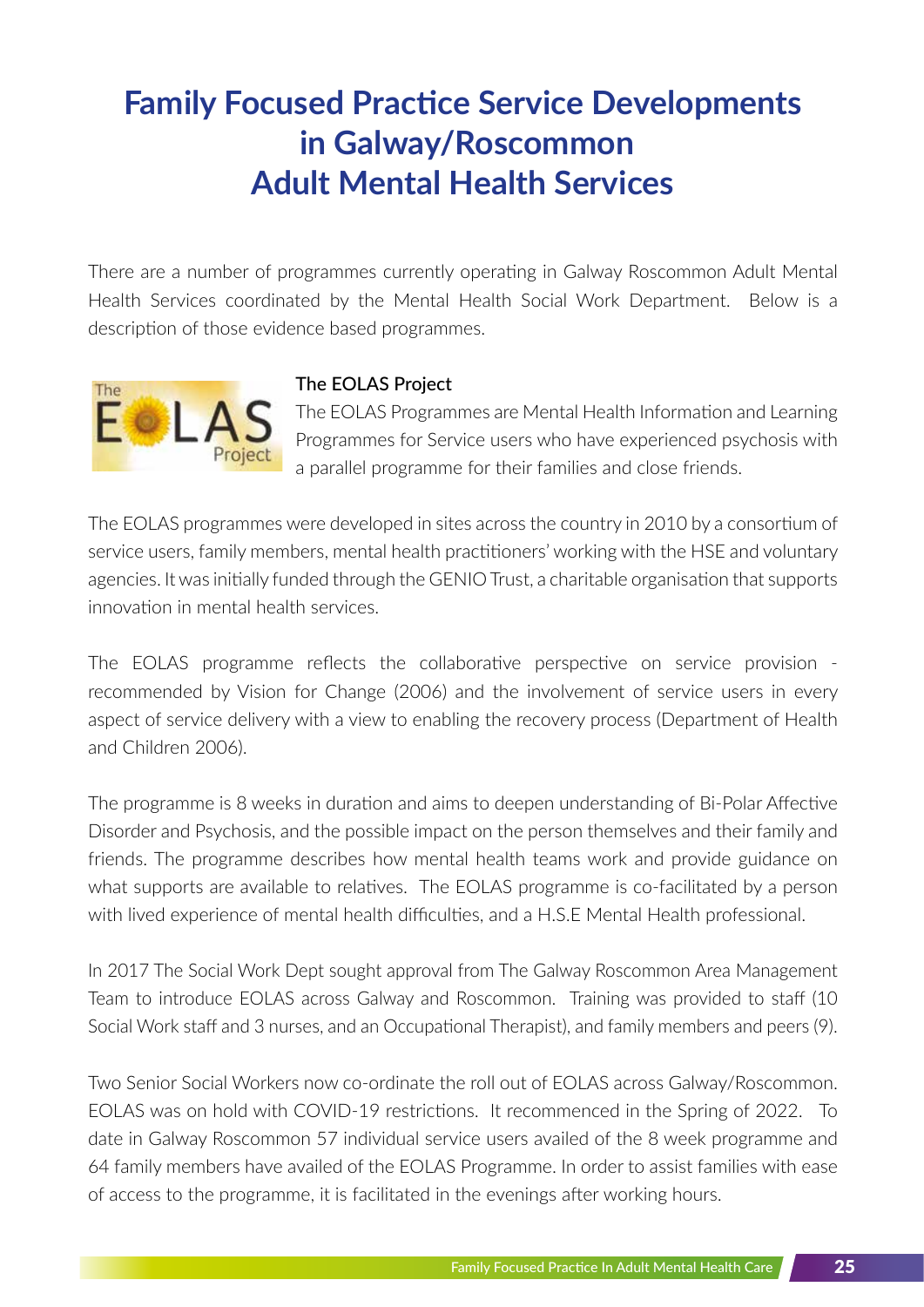#### **Behavioural Family Therapy**

**Behavioural Family Therapy (BFT)** is an evidence based intervention delivered to families by trained Mental Health Staff. BFT is a practical skill-based intervention for the whole family that usually takes 10-14 sessions – and should be offered to families of individuals experiencing first episode of Psychosis. Research has shown that BFT is effective in reducing stress for service users and their families and that it can significantly reduce relapse rates and hospitalisations, and promote recovery (HSE, 2019).

The following principles underpin practice and take account of the relationship of main carer and the person with psychosis:

- Families are valued and their role in supporting the service user is acknowledged by teams at the first appointment.
- A collaborative working relationship between families and services
- All families are informed about and offered a BFT intervention as standard in accordance with best practice
- BFT is delivered by qualified/competent staff on CMHTs who attend monthly supervision

The Irish Health Service Standard Operating Procedure for the Early Intervention Psychosis highlights that one of the main advantages of BFT is that 'apart from its flexibility to adjust to suit each family, is its ability to create joint understandings, developing agreed relapse prevention plans, and problem solving which occurs with service users and their families thereby making it more likely that stress, tension, felt burden reduces, and a shared pathway forward is created' (HSE, 2019, p 5).

In 2018 two Senior Social Workers were trained as BFT Trainers by Meriden in the U.K. Five additional staff received BFT Training in Jan 2020. The BFT Lead continues to provide supervision to all staff in Galway/Roscommon Mental Health services providing BFT. As one of the BFT Trainers moved to a new post – a Senior Social Worker is now being trained to replace this individual. An EOI was sent out to all disciplines for this Train the Trainer Course – and one person (a Senior Social Worker) expressed an interest. The absence of a First Episode Clinical Programme in Galway Roscommon, as well as a Social Worker's capacity to provide training and supervision within existing resource – has limited the potential benefit BFT could offer families.

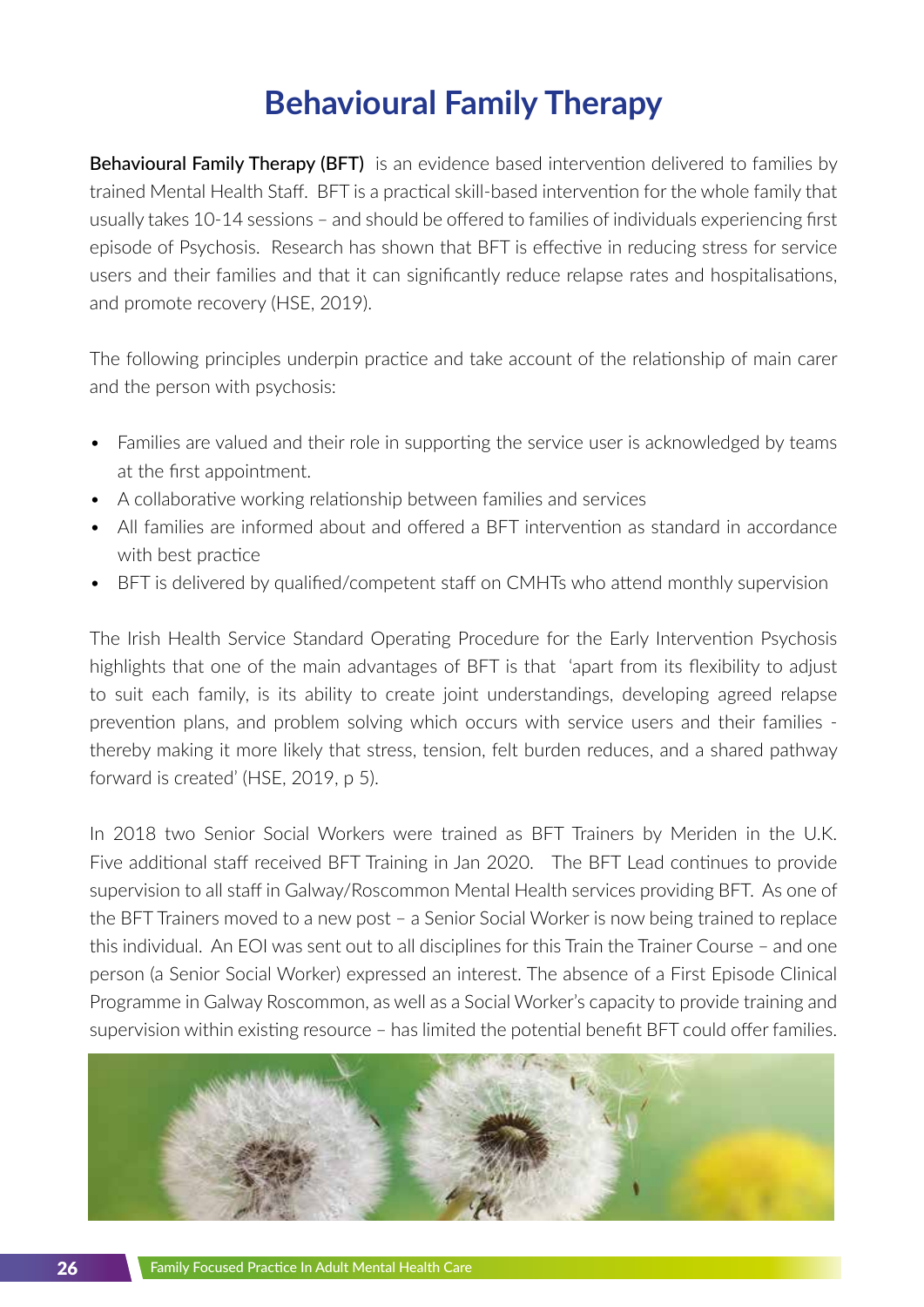# **Family Talk**

**Family Talk** is an evidenced based, 7-session, psycho-educational, whole family approach designed to enhance family communication and understanding of parental mental illness, improve family interpersonal relationships, and promote child resilience and utilisation of social supports (Christansen et al., 2015).

Studies demonstrate Family Talk's effectiveness for a range of psychiatric diagnosis, including anxiety, bi-polar disorder, psychosis, substance abuse, post-traumatic stress disorder, eating disorders, and personality disorders (Pihkala et al., 2012; Christiansen et al., 2015; Pihkala et al., 2017). There is evidence that Family Talk may also promote the parent's mental health recovery. For instance diagnosis of parental affective disorders reduced from 90 to 66% at 4.5 year follow-up, and from 43 to 31% at for non-affective disorders (Beardslee et al., 2007).

To date sixteen staff (Social Workers 12; Psychologists 2; Occupational Therapists 1, Nurses 1) have trained to deliver Family Talk. We have agreed that professionals delivering Family Talk must have three years experience of working in mental health services – in order to be able to respond competently to the complexities that can arise in some families.

A Peer Supervision Group for clinicians delivering Family Talk has been established – and is facilitated by the Principal Social Worker. This group is also developing a protocol for the roll out of Family Talk within services; including information leaflet for families and professionals; referral criteria; evaluation template; and template for a report on the intervention for the service user's clinical file.

To date a total of 55 families have been referred for Family Talk. As mentioned 30 of these families took part in the research conducted by PRIMERA.

The researchers were particularly impressed with the **implementation process** applied in the Galway/Roscommon site – which as outlined above included:

- the initial establishment of a Steering Group (Crosslinx West);
- the submission of a Project Plan to the Project Management Office for the roll out of Raising Awareness Training and Family Talk – which means this process has been tracked should it need to be replicated by other services
- the development of Raising Awareness Training which was inter-agency designed and delivered;
- he establishment of a Peer Supervision Group for clinicians delivering Family Talk which is supporting it to become embedded in practice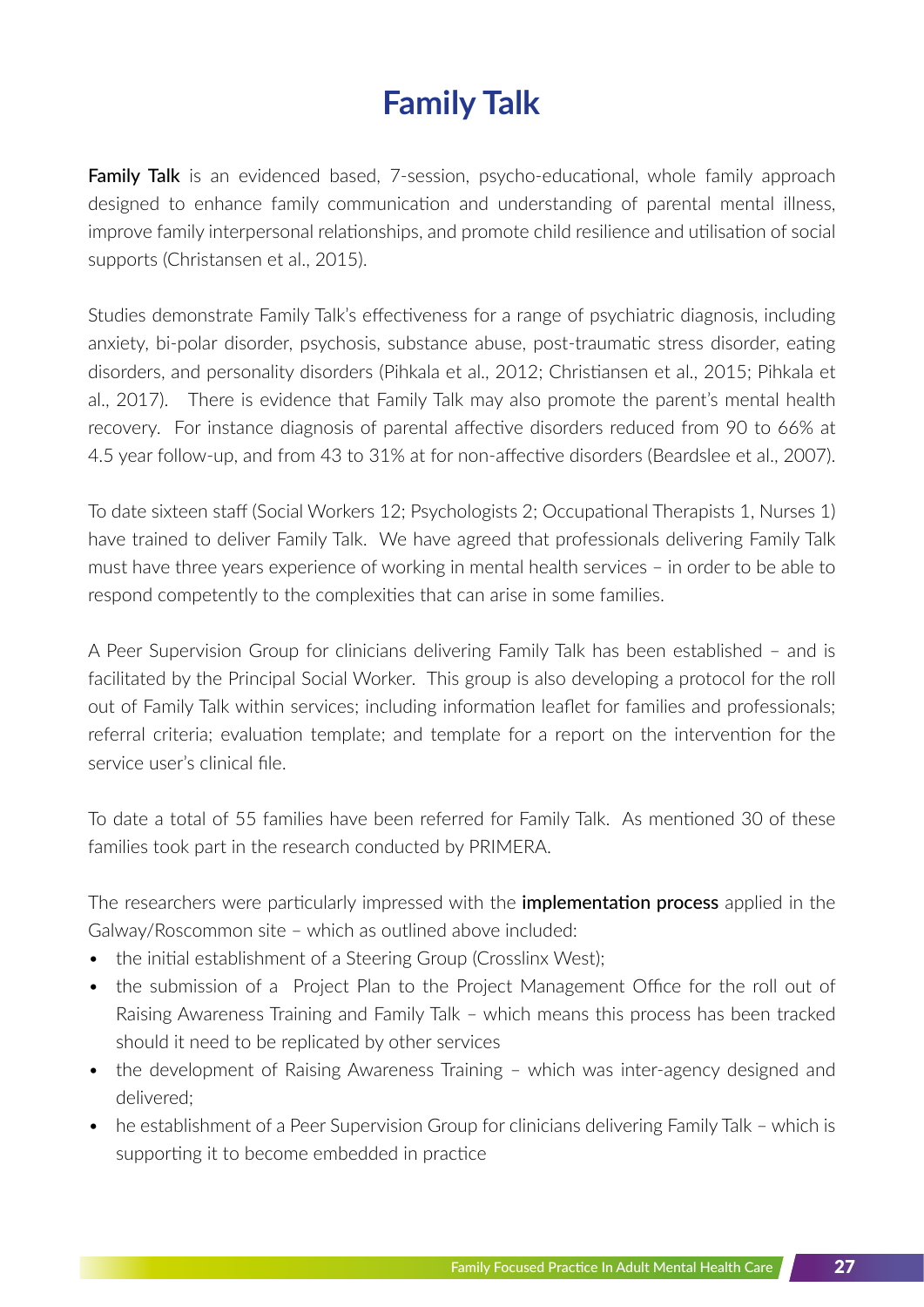

### **The Family Connections Programme (part of Dialectical Behaviour Therapy DBT)**

Family Connections (FC) is a group based treatment programme for family members/ significant others of people with a diagnosis of Borderline Personality Disorder (BPD) or Emotion Regulation Disorder. Families/significant others are often the first line of care for their relatives and have assumed multiple roles such as advocate, caregiver, coach, and guardian. Research indicates that stress associated with having a relative with BPD can result in increased sense of responsibility (often termed 'burden' in literature), depression, grief, and isolation.

The challenges facing family members/significant others of individuals with BPD are often of such magnitude that they can, over time, deplete the family members'/significant others' capacity to cope effectively, compromising their health and life agenda. FC aims to help people reduce their stress, distress and pressure to assume responsibility, while increasing education and effectiveness in self-care. This has benefits for the individual themselves and their relative with BPD.

The treatment model of Dialectical Behaviour Therapy (DBT) is an evidence-based treatment that has shown to be effective in treating Borderline Personality Disorder and related problems such as emotional instability, suicidal thoughts, self-harming and self-destructive behaviours.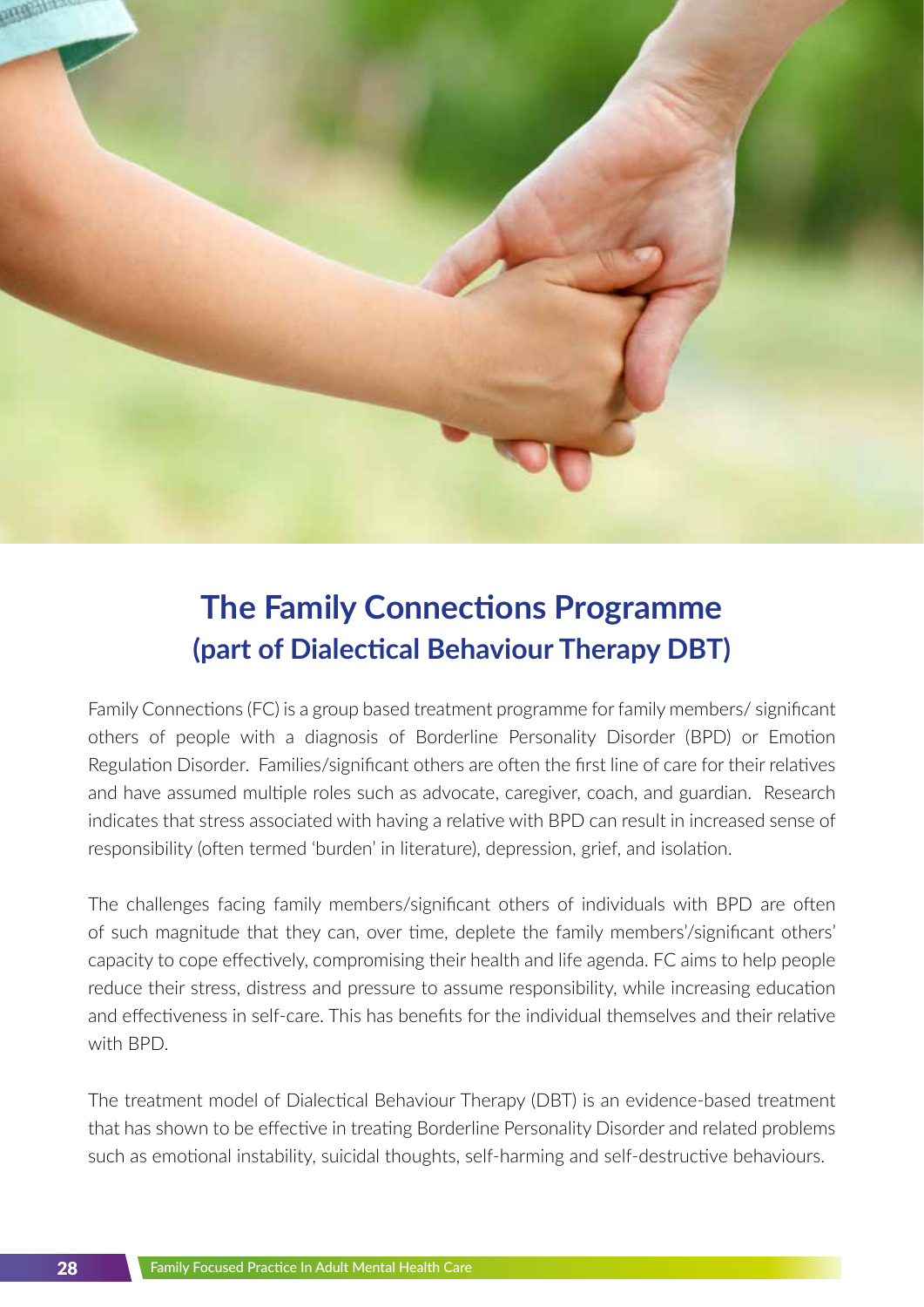# **What Does The Family Connections Programme Involve?**

Family Connections is a 12-week multiple family members/ significant others group programme. Each session includes specific practice exercises and homework. The programme is designed to meet 3 needs of family members/ significant others:

- 1. Education about BPD and interpersonal functioning
- 2. Individual and interpersonal skills, to help with managing their own negative reactions, and building better and more satisfying relationships
- 3. Social support from other group members who have lived through similar experiences and are living with similar situations.
- 4. Family Connections is designed to bring family members/ significant others together with two main goals:
	- Supporting them in their efforts to be emotionally involved with their relative in more effective ways
	- Increasing their own wellbeing which may in turn have a positive effect on the wellbeing of their loved one
- 5. To date three Social Workers have completed this training.

### **Family, Friends and Support Person's Group in Galway Acute Inpatient Psychiatric Unit**

This is an information group for family members, friends and support persons to attend when their relative/friend has been admitted to the Adult Acute Mental Health Unit in Galway City (AAMHU). This group is a once off session that is facilitated by two Mental Health Social Workers. There is a Senior Social Worker working full-time in the Inpatient Psychiatric Unit in Galway City.

The group session addresses the following issues:

- Information on the Mental Health Service
- Details of each member of the MDT team.
- Information on Community Support Services for families and carers
- General information on various mental health presentations/diagnosis
- Skills/tool for managing stress and self-care
- Group discussions, peer support and sharing of experience and knowledge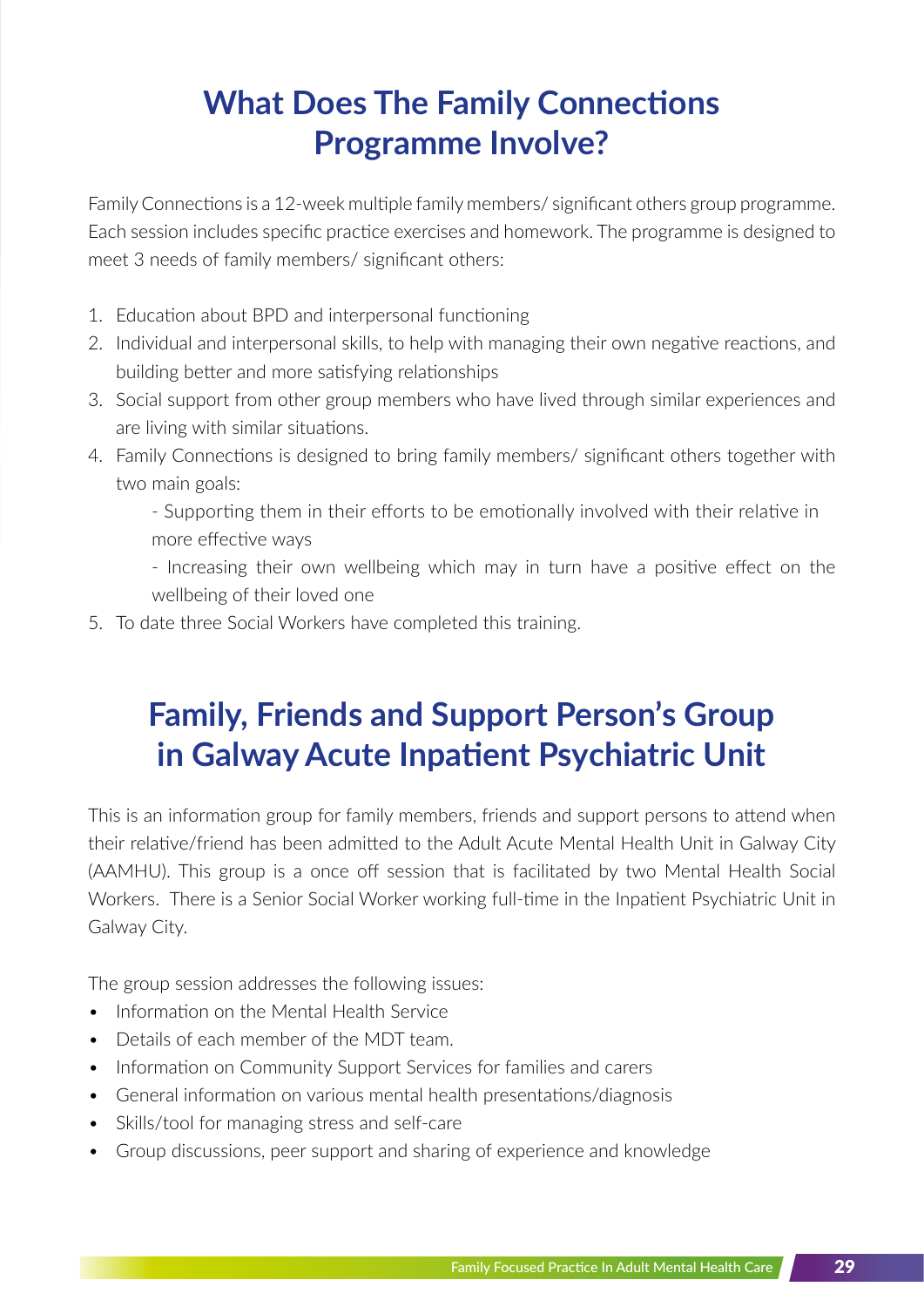#### **Information Booklet for Family Members Carers/Supporters of Inpatients**

#### **Galway/Roscommon Adult Acute Mental Health Unit**





#### Information for Family Members, Carers & Friends

A booklet for families, Carers and Friends who have a loved one attending the Adult Acute Mental Health Unit was developed by the Social Work Department in 2019. It was co-produced with family members. The booklet contains information specifically about the Galway/Roscommon service; about the multidisciplinary team; what to expect when a relative is admitted to the Inpatient Psychiatric Unit; about the possible impact on family members; and what therapies are provided within the service. The booklet outlines supports to families regarding their own wellness, sign posting to other community services in Galway and Roscommon, such as counselling and various mental health voluntary groups.

### **Specialist Intervention and Support with Intimate Partner Violence Domestic Abuse (Intimate Partner Violence)**

Social Workers have expertise in the assessment and providing therapeutic interventions with service users experiencing Intimate Partner Violence (Domestic Abuse).

Research outlines that Intimate Partner Violence (Domestic Abuse) has been shown to be associated with a range of mental health problems, including depression, post-traumatic stress disorder (PTSD), suicidal ideation, substance misuse, functional symptoms, and the exacerbation of psychotic symptoms (Howard et al.. 2013). Indeed, research has shown that there is a strong association between domestic abuse and mental disorder, with evidence of bi-directional causality (Trevillion, 2013).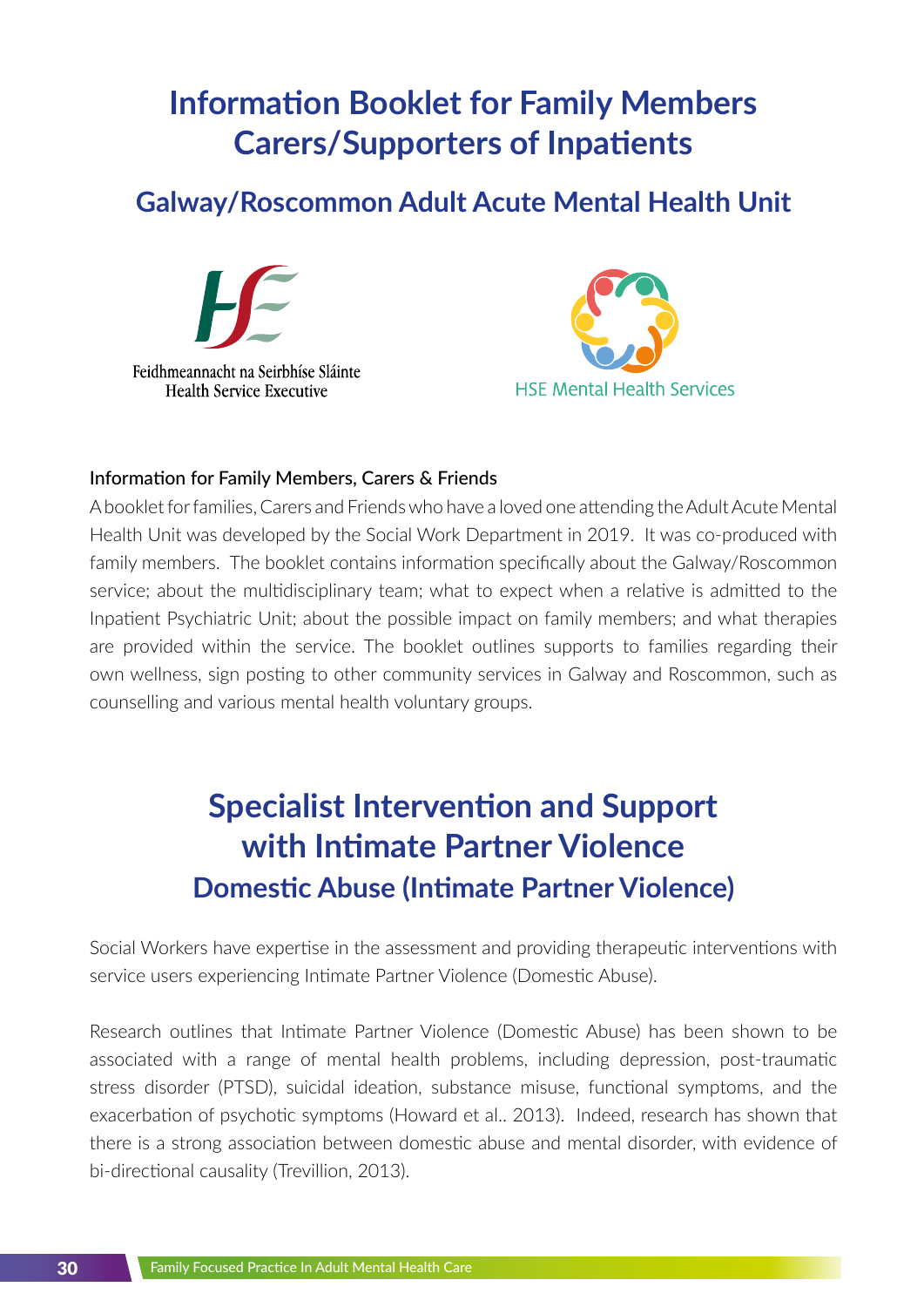Mental Health Service users are at increased risk of domestic abuse but their experiences are often undetected by mental health professionals (Howard et al.. 2013). Alongside the identified barriers to disclosure for victims of domestic abuse, Rose et al.. (2011) identifies that a major barrier to disclosure is that service users are not asked by healthcare professionals. There are a myriad of reasons for this including lack of confidence among staff, the focus on symptoms and domestic abuse not being a priority in assessing and treating mental health difficulties (Howard et al., 2013, a).

Social Workers have expertise in the assessment and therapeutic intervention with service users experiencing Intimate Partner violence. The Galway Roscommon Adult Mental Health Services conducted a piece of research recently looking at the prevalence of domestic abuse amongst service users attending our Mental Health services (GR 1-3). Findings show that 70 percent of respondents were never asked if they were experiencing abuse.

The research recommends that training needs to be developed and rolled out across all MDT teams to raise awareness in this area. As Mental Health Social Workers with expertise in this field, we recognise a role for us as a profession in developing and rolling out that necessary training.

#### **Family Focused Practice Research**

- As outlined above, the Social Work Department completed a piece of research in 2021 to measure the prevalence of Domestic Abuse in the experience of service users attending the services (GR1-3) with a view to enhancing best practice in this area.
- Also as mentioned earlier the Dept also led out on the design and delivery of Raising Awareness Training about Family Focussed Practice. In conjunction with the School of Social Work at NUIG (National University of Galway) the Dept evaluated this Training and the findings were published in 2020 (Golden, C. Killion, MG. and McGregor C., 2020).

#### **Family Involvement Policy**

The Social Work Department has had a significant involvement in developing a Family Carer Involvement Policy for Galway/Roscommon Mental Health Services. The Dept will provide Raising Awareness training to staff to support the Implementation of this Policy.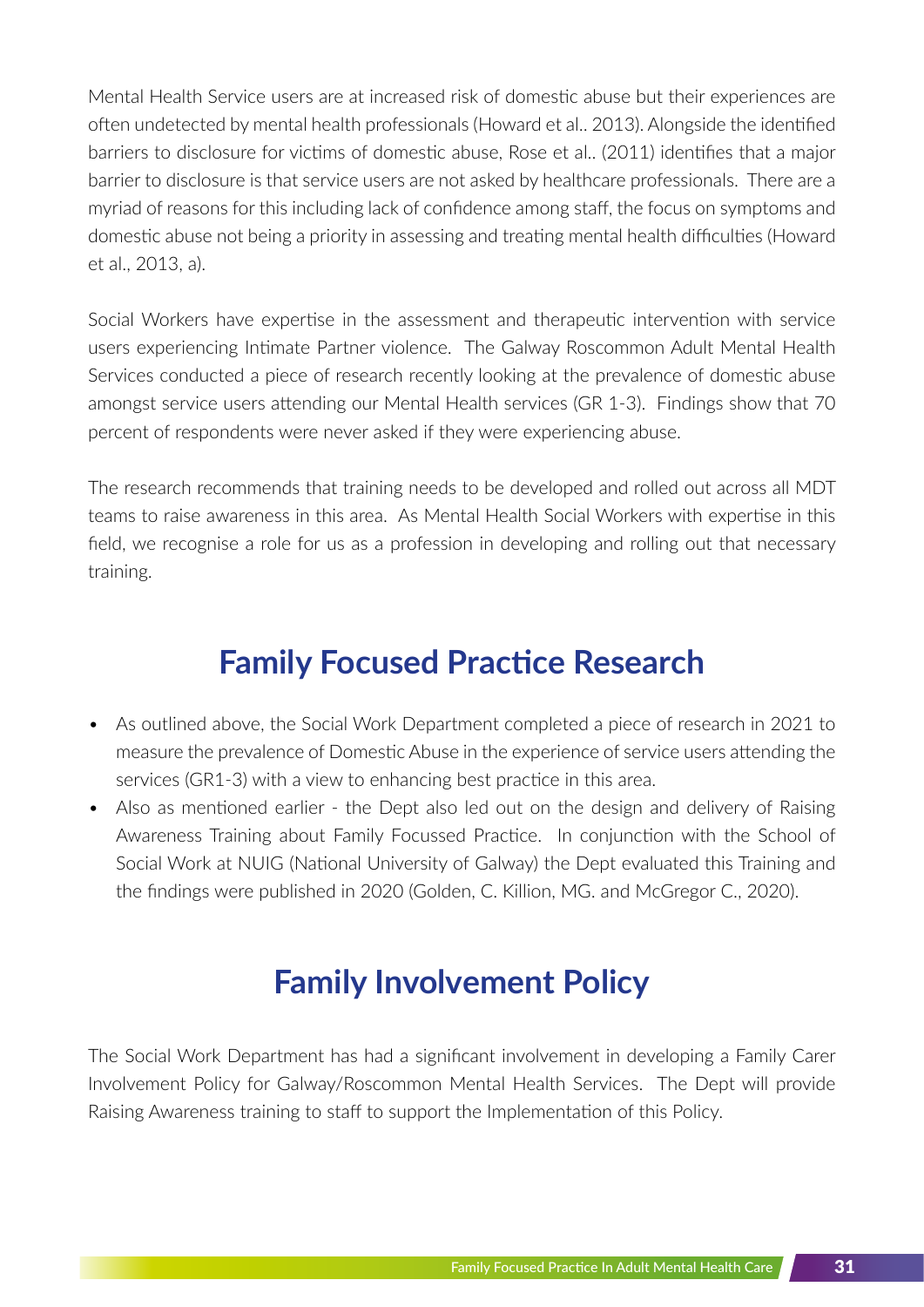# **Protocol for Facilitation of Meeting with Families Post a Serious Incident**

The Social Work Department are currently developing a guidance document on communicating with families following a serious incident/families bereaved by suicide in the service. This will be in conjunction with the suicide prevention office. A need for training for key staff in communicating with families post a serious incident has also been identified.

### **Supporting Service Implementation: Family Peer Support Worker Service 2020 -2021**



As part of our commitment to promoting Family Focussed Practice we agreed to provide line management and case supervision to a new Family Peer Support Worker Service. The Family Peer Support Worker service was first developed in Mayo Mental Health Services and is known as the Bealach Nua Model. It was introduced to Galway/Roscommon in Aug 2020. There are currently three half time Family Peer Support Workers working in the Galway/Roscommon Area. Mental Health Ireland is the host employer for two of the posts and the third post is funded permanently by the HSE.

The role of the Family Peer Support Worker is:

- to support the family member/carer to focus on their own self-care;
- to undertake a Carers Needs Assessment with the family member;
- to support them in communicating their concerns to the treating team;
- to encourage them to improve communication and their relationship with their relative;
- to sign-post them to relevant services (e.g. Counselling; Women's Aid; MABs; Dept of Social Protection, Addiction Services, Men's Sheds).

They also support the work of Recovery Colleges in providing education on the benefits of positive family involvement in care and treatment. They can co-facilitate (with experienced professionals) EOLAS information sessions and support groups for Family members.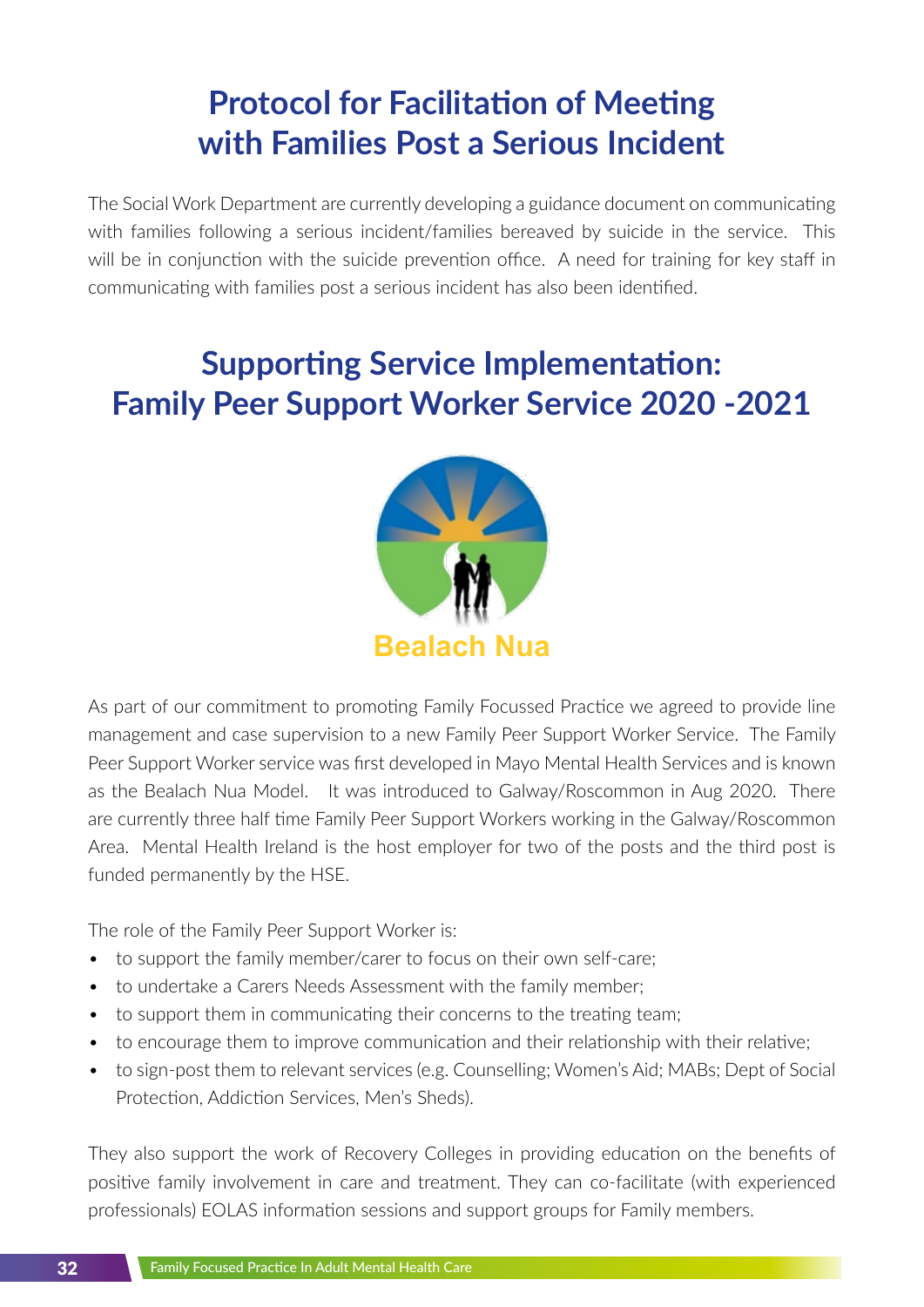The Family Peer Support Worker is not a member of the multi-disciplinary team – and provides a service somewhat 'independent' of the treating team. Hence the importance of safe governance in order to protect the needs of the service user; the family member; as well as those of the staff and the overall mental health services.

To date there have been a **total** of 54 referrals. Four referrals were **self-referrals** and the remainder were referred by social work staff (41) and by nursing staff (9).

In 2021 Feedback was sought from a random group of family members who received the service since Nov 2020. Their feedback highlighted:

- their need to be able to talk to someone who understands what it is like to be a carer of a relative with a mental illness
- for some, their frustration of not being offered an opportunity to communicate with the treating team
- confusion about their relative's diagnosis
- that it's 'OK' to look after their own self-care needs
- that their relative benefits when they 'pull back' and begin to look after themselves.

The following structures and processes were put in place by the Principal Social Worker to address these issues. In the majority of cases the referring discipline is already working together with the Service User and their Family Member and have identified that the Family Member would benefit from the support of a Family Peer. In a very small number of cases relations between the Family Member and Service User are fractured – and the Family Member may not know whether their Relative is still engaged with mental health services. The referring discipline then needs to inform the Service User that their Family Member has expressed an interest in availing of the Family Peer Support Service – and seek their consent to confirm with the Family member that they are currently involved in the service. This is essential in terms of our requirements to protect Service Users right to confidentiality. If the Service User does not wish to provide consent then the Family Member is advised that we cannot offer them a service at this time. The Family Member will be signed posted to voluntary organisations and other agencies who provide support services to Family Members such as SHINE and AWARE.

Where this consent has been secured from the Service User then Team Social Worker meets with the family member and identifies their needs:

- in terms of addressing their own self care;
- any communication or relationship difficulties with their relative who is attending the service;
- the information they have in relation to their relative's illness.

The Social Worker identifies if there is a need for them to undertake some family work with the family member and their relative to address some of these issues. They then return to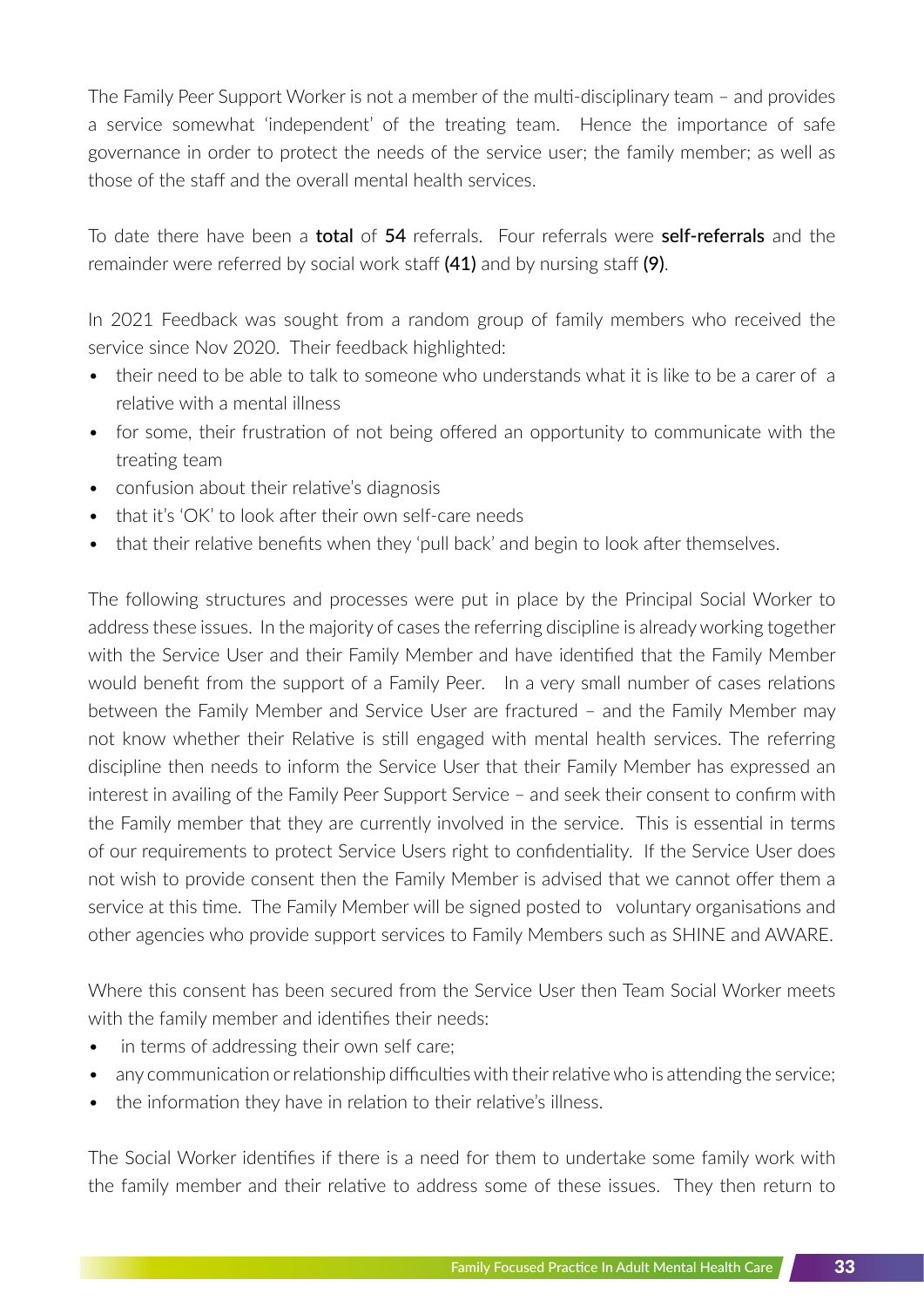the Service User/Relative to seek their consent and interest in engaging in this therapeutic work. In addition, they will support the Family Member in sharing information or concerns with relevant team members.

## **Resources Required To Continue Promoting And Developing Family Focussed Practice Across Galway Roscommon Mental Health Services**

Our updated Mental Health Policy 'Sharing the Vision: A Mental Health Policy for Everyone' highlights the importance of involving family members in care and treatment in line with the National recovery Framework. It also emphasises the importance of early intervention (p.26); timely access to evidenced based interventions for service users and family members/carers/ supporters (p.34); and the provision of additional supports for children who have been exposed to Adverse Childhood Experiences (ACEs) such as domestic violence, alcohol or drug abuse, mental health difficulties and bereavement' (p.27).

A Family Member/Carer Involvement Policy has recently been updated and adopted for Galway/ Roscommon Services. Raising Awareness training for all staff will be necessary to support the implementation of this policy. The MHSW Dept recommend that additional resources are put in place in order to support Family Focussed Practice to become embedded in service delivery.

We recommend that three dedicated FFP Co-ordinators across Galway/Roscommon Mental Health Services need to be put in place to provide the following:

- Deliver staff training in respect of the policy.
- In addition deliver inter-agency training to raise awareness about the impact of MI on families and the value of a 'Think Family' approach.
- Resourcing Continuous Professional Development of Social Workers to maintain high standards in clinical practice and the delivery of FFP.
- Facilitate the Peer Supervision for staff delivering Family Talk.
- Facilitate Supervision for Staff trained in Behavioural Family Therapy (must have completed train the Trainer course for BFT).
- Train facilitators for Eolas Psycho-education groups.
- Co-ordinate clinical metrics in relation to the different evidence based intervention.
- Develop Research studies to evaluate the effectiveness of FFP and contribute to the evidence base for FFP.
- Develop interagency initiatives to support FFP across services where professionals are working with Parents and Children (e.g. Crosslinx Model).
- Contribute to co-production of Recovery Modules with recovery Colleges.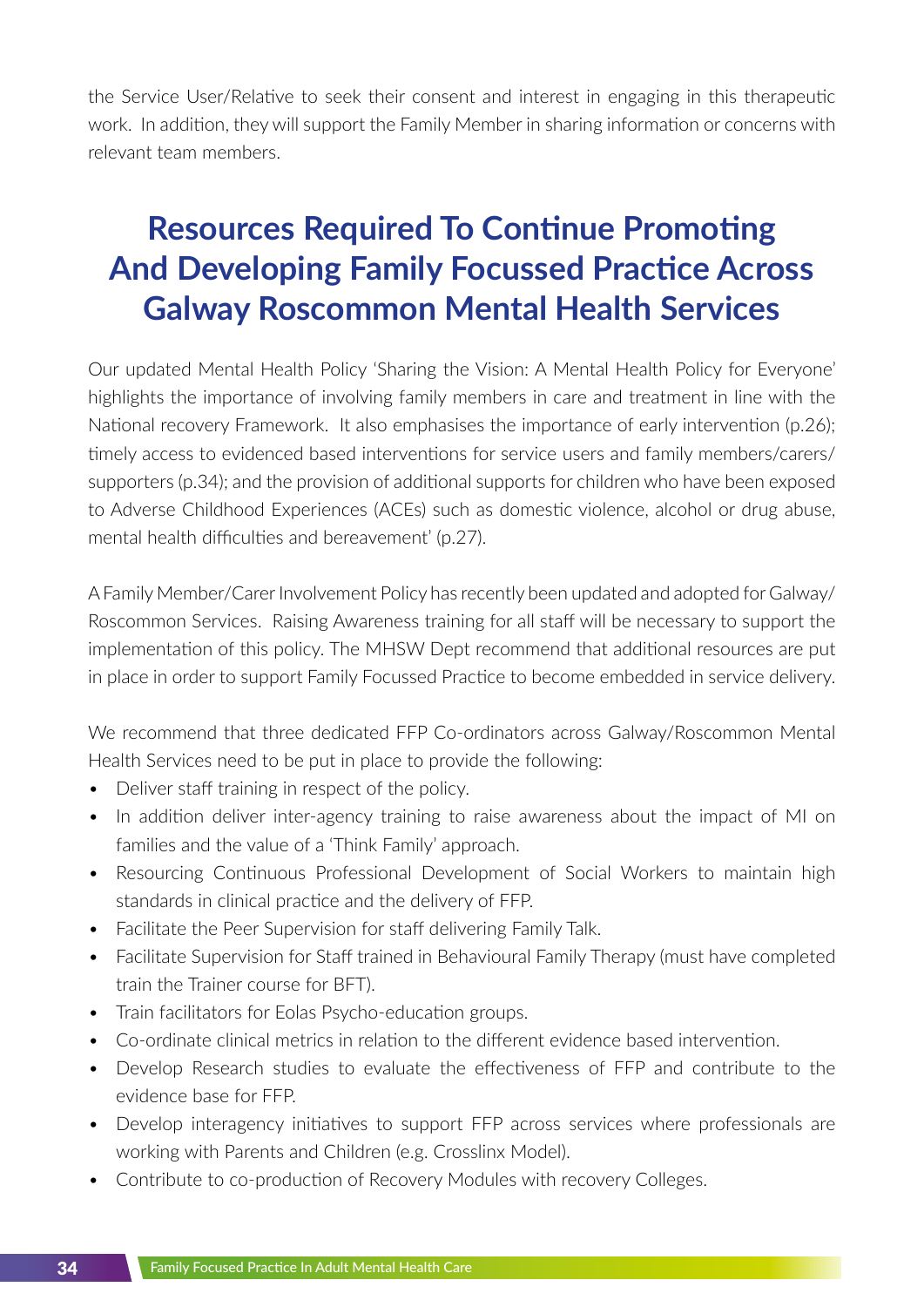#### **Embedding Family Focussed Practice**

'Combining the authority of senior managers and the dynamism of the voluntary sector and users is the most effective way of supporting staff seeking to put whole family approaches into practice. Embedding the messages into induction, training, supervision and performance management can help promote the work, and altering assessment and recording tools, can prompt people to Think Family' (SCIE, 2011, p.7).

A recurring theme in the international literature on family focused practice is that it requires an enabling and authorising policy environment, and the support of senior managers (Wong and Cummings, 2010). In addition, embedding family focused practice is a process, involving the adoption of a systemic approach to how we think about the needs of families, and the organisation and operation of services.

 International experts committed to promoting Family Focussed practice identify that the main components of a 'Think Family' policy/practice standards must include:

- mandatory auditing of the parenting status of adult mental health users;
- balancing the priority given to patient confidentiality with unmet family needs;
- increased collaboration between traditionally segregated AMHS and CAMHS services and; other children services
- equipping clinicians with time and resources to undertake FFP (Grant et al., 2016; Mayberry and Reupert, 2009).

In the Irish context Mulligan et al., (2020) identified the need to benchmark existing conceptualisations and practice in relation to family focused practice, and to use this to guide the development of new policy and practice initiatives (Fitzsimons 2020; Golden et al., 2020; McVeigh, 2020). In 2021 Mulligan et al., highlighted that the longer-term sustainability of Family Focussed Practice in Ireland, and elsewhere, requires a multi-level public-health response to address enduring political, cultural, organisational, and family barriers to change. They identified that such a response would include: 'think family' policy/practice standards; dedicated funding for FFP; managerial support to implement FFP; initiatives to reduce mental health stigma and recruitment barriers; and a continuum of FFP to broaden its capacity to identify families (p.15).

Developed By:

<u>Mary G Killion Eileen VIi Shuilleabhain</u><br>Mary G Killion Eileen Ni Shuilleabhain

Eileen Ni Shuilleabhain Principal Social Worker Principal Social Worker.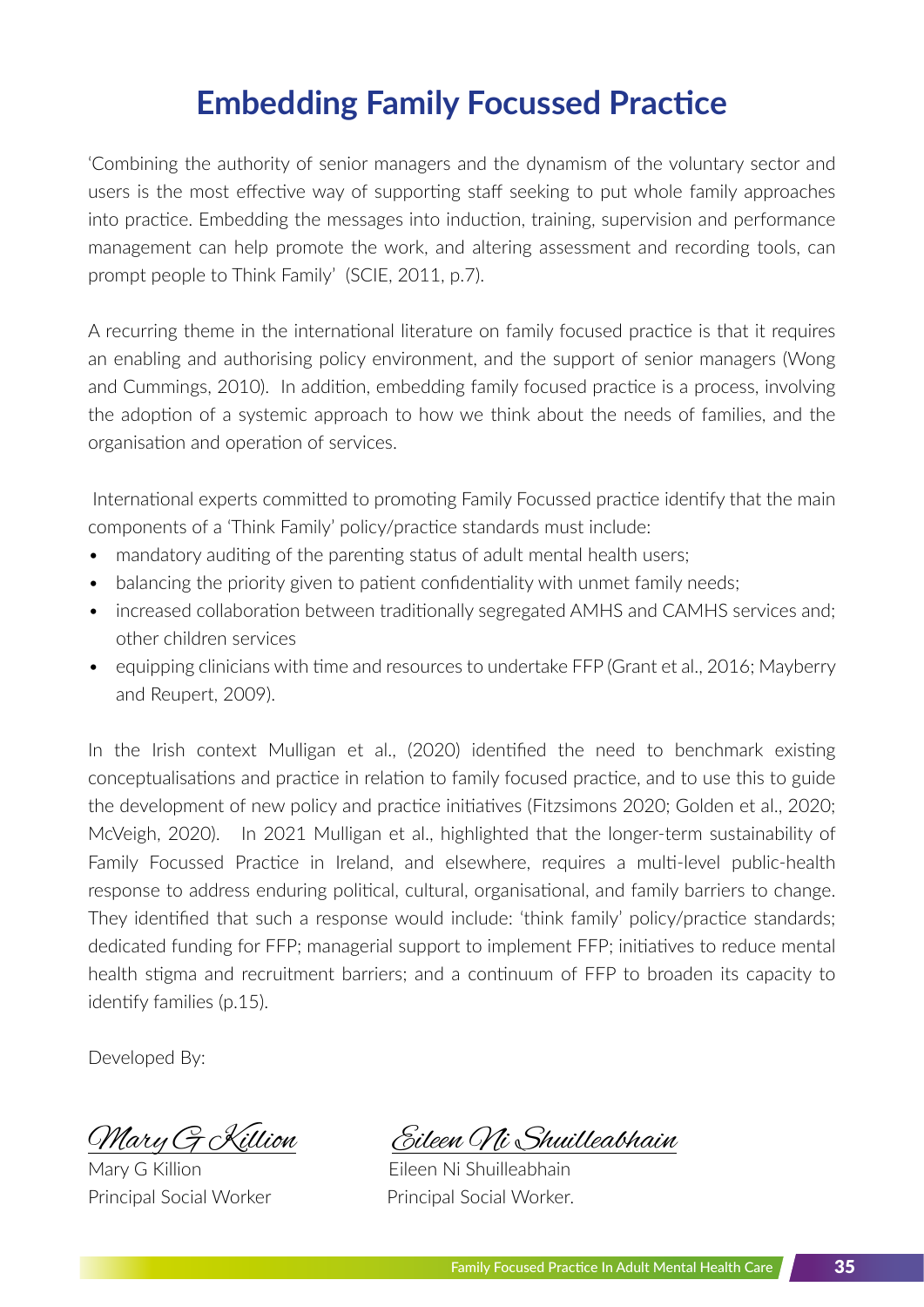#### **REFERENCES**

Afzelius M, Plantin L, Ostman M, (2018) Families living with a parental mental illness and their experiences of family intervention. Journal of Psychiatric Mental Health Nursing Vol. 5 No. 2, pp. 67-77.

Bauml, J., Froböse, T., Kraemer, S., Rentrop, M and Pitschel-Walz, G (2006). "Psychoeducation: A basic psychotherapeutic intervention for patients with schizophrenia and their families", Schizophrenia Bulletin, 32 (1), 1-9, 2006.

Barnardo's (2007) Keeping the family in mind, Ilford: Barnardo's.

Beardslee WR, Wright EJ, Gladstone TR, Forbes P (2007). Longterms effects of a randomised control trial of two public health preventive interventions for parental depression. Journal of Family Psychology. Vol. 21, Issue 4, pp.703-13 https://doi.org/10.1037/0893- 3200.21.4.703

Beardslee, W. R., Solantaus, T. S., Morgan, B. S., Gladstone, T. R. & Kowalenko, N. M. (2012). Preventive interventions for children of parents with depression: International perspectives. Medical Journal of Australia Open, 1 (Suppl 1), 23– 25

Bröning S, Kumpfer K, Kruse K, Sack P-M, Schaunig-Busch I, Ruths S, et al.. Selective prevention programs for children from substance-affected families: a comprehensive systematic review. Subst Abuse Treat Prev Policy. 2012;7(1):23.

Christiansen H, Anding J, Schrotte B Rohrle B (2015) Children of Mentally ill parents – a pilot study of group intervention program Frontiers in Psychology Vol.6, Issue 1464.

Centre for Mental Health and Community Research – CMHCR (2018). https://cmhcr.eu

Cohen, A.N., Drapalski, A.L., Glynn, S.M., Medoff, D., Fang, L.J. & Dixon, L.B. (2013) Preferences for family involvement in care among consumers with serious mental illness. Psychiatric Services, 64 (3), 257-263.

Dept of Health (2021) Sharing the Vision: A Mental health Policy for Everyone. https://www.gov.ie/en/publication/2e46f-sharing-the-vision-a-mental-health-policy-for-everyone/

Dept of Children & Youth Affairs (2014). Better Outcomes Brighter Futures: The National Policy Framework for Children & Young People 2014-2020. https://www.dcya.gov.ie/documents/cypp.../Better-OutcomesBetterFuturesReport.pdf

Department of Health and Children (2006) A Vision for Change. Report of the Expert Group on Mental Health Policy. Stationery Office, Dublin.

Department of Health (2019) The National Carers Strategy, Recognised, Supported, Empowered. https://www.gov.ie/en/ publication/a1e44e-national-carers-strategy/

Dekel B, Andipatin M, Abrahams N. Exploring adversities among parents convicted of killing their children. PLoS One. 2020;15(7):e0235812. Published 2020 Jul 22. doi:10.1371/journal. pone.0235812

Devaney, J., Davidson, G., Grant, A., and Lagdon, S (2020) Supporting parents with mental illness and their children – developments in family focussed practice in the United Kingdom and Ireland. Advances in Mental Health, 18:3, 197-201, DOI: 10. 1080/18387357.2020.1827755

England, M. J., and Sim, L. J. (editors) (2009). Depression in Parents, Parenting, and Children: Opportunities to Improve Identification, Treatment, and Prevention. National Research Council (US) and Institute of Medicine (US) Committee on Depression, Parenting Practices, and the Healthy Development of Children. Washington (DC): National Academies Press (US); 2009. PMID: 25009931.

Falkov, A. (2012). The Family Model Handbook. An Integrated Approach to Supporting Mentally ill Parents and Their Children. Sussex, UK: Pavilion.

Falkov, A, Goodyear, M, Hosman, C, et al.. (2016) A systems approach to enhance global efforts to implement family focused mental health interventions. Child & Youth Services 37: 175–193

Falkov, A., Grant, A., Hoadley, B., Donaghy, M., Weimand, B.M. (2020) The Family Model: A brief intervention for clinicians in adult mental health services working with parents experiencing mental health problems. Australian and New Zealand Journal of Psychiatry Volume: 54 issue: 5, page(s): 449-452.

Falkov, A. (ed.) (1998) Crossing bridges: Training resources for working with mentally ill parents and their children – Reader for managers, practitioners and trainers. Brighton: Pavilion Publishing.

Fitzsimons, L., 2020. The role of champions in promoting family focused practice across adult mental health and children's services. Advances in Mental Health, 18 (3), pp.251-260.

Foster, K., O' Brien, L., & Korhonen, T. (2012) Developing resilient children and families when parents have mental illness: A family-focussed approach. International Journal of Mental Health Nursing, 21 (1), 3-11.

Foster, K., Maybery, D., Reupert, A., Gladstone, B., Grant, A., Rund, T., Falkov, A., & Kowalenko, N. (2016). Providing a 'whole-of-family' approach to care: family-focused practices in mental health services. Paper presented at Fifth International Conference on Families and Children with Parental Mental Health Challenges, Basel, Switzerland.

Foster, K. and Isobel, S., 2018. Towards relational recovery: Nurses' practices with consumers and families with dependent children in mental health inpatient units. International Journal of Mental Health Nursing, 27(2), pp.727-736.

Furlong, M., McGillowway, S., Mulligan, C., McGuiness, C and Whelan, N (2021). Family Talk versus services in improving child and family psychosocial functioning in families with parental mental illness (PRIMERA – Promoting Research and Innovation in Mental hEalth seRvices forfAmilies and children): study protocol for a randomised controlled trial. Trials (2021) 22:243 https://doi. org/10.1186/s13063-021-05199-4.

Furlong, M., Mulligan, C.M., McGarr, S., O'Connor, S. and McGilloway, S., 2021. A family-focused intervention for parental mental illness: A practitioner perspective. Frontiers in Psychiatry, p.2128.

Gopfert, M., Webster, J. And Seeman, M.V. (eds) (2004) Parental Psychiatric Disorder: Distressed Parents and Their Families (2nd Edition). Cambridge: Cambridge University Press.

Golden, C., Killion, M.G., McGregor, C (2020). The inpact of severe and enduring parental mental illness on children and families: an evaluation of training for health professionals. Advances in Mental Health.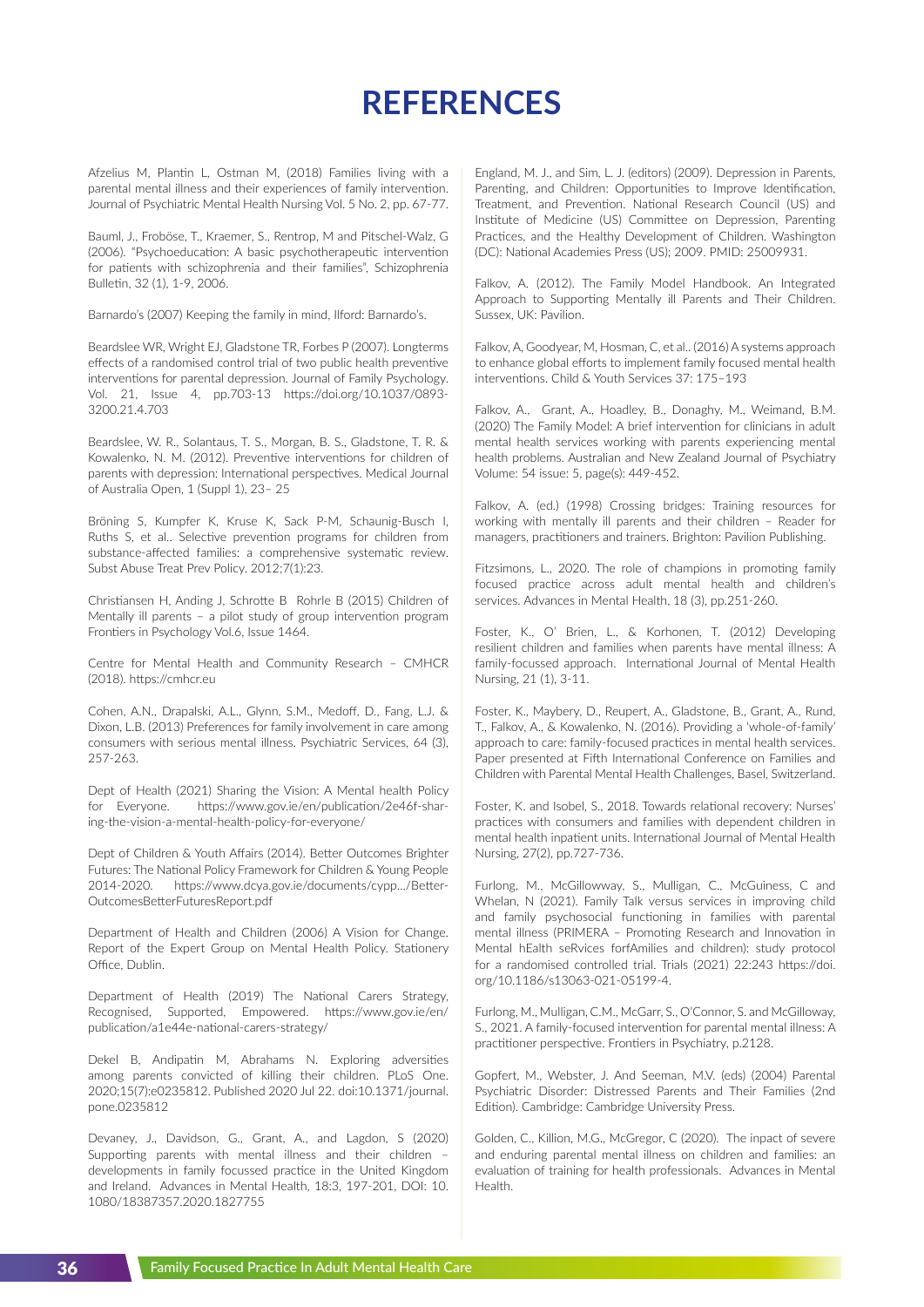Government of Ireland (2007) National Action Plan for Social Inclusion 2007-2016, Dublin: Stationery Office

Grant, A., Goodyear, M., Maybery, D. and Reupert, A., 2016. Differences between Irish and Australian psychiatric nurses' family-focused practice in adult mental health services. Archives of Psychiatric Nursing, 30(2), pp.132-137.

Grant, A., Lagdon, S., Devaney, J., Davidson, G., Duffy, J., Perra, O., Galway, K., Leavey, G., Monds-Watson, A (2018) A study of health and Social Care Professionals' Family Focussed Practice with Parents who have a Mental Illness, their Children and Families in Northern Ireland. Summary Report. Belfast: Queens University Belfast.

Health Service Executive (2019) National Clinical Programme for Early Intervention in Psychosis Behavioural Family Therapy Standard Operating Procedure BFT SOP May 2019. https://www.hse.ie/ eng/about/who/cspd/ncps/mental-health/psychosis/resources/ bft-sop-may-2019.pdf

Health service Executive (2018). Mental Health Services: Family, Carer and Supporter Guide. w.w.w.hse.ie/mentalhealthengagement

Health Service Executive (2017). National framework for Recovery in Mental Health: A national framework for mental health service providers to support the delivery of a quality person-centred service 2018 -2020. https://www.hse.ie/eng/services/list4/ mental-health-services/advancingrecoveryireland/national-framework-for-recovery-in-mental-health/:

Higgins, A., Breen, M., Boyd, F., Hevey, D., Sharek, D (2012) The EOLAS Project: The design, delivery and evaluation of a peer and clinician led information programme on recovery and mental health difficulties for users of services and family members. Published by Trinity College Dublin. https://eolasproject.ie/wp-content/ uploads/2020/06/Research-Report.pdf

Hine, R. H., Maybery, D. & Goodyear, M. (2017). Challenges of connectedness in personal recovery for rural mothers with mental illness. International Journal of Mental Health Nursing, 27, 672– 682.

Hosman, C MH, van Doseum, K TM & Van Santvoort, F. (2009) Prevention of emotional problems and psychiatric risks in children of parents with a mental illness in the Netherlands: I. The scientific basis to a comprehensive approach. Vol. 8, Issue. 3. https://doi. org/10.5172/jamh.8.3.250

Houlihan, D., Sharek, D., Higgins, A (2013). Supporting children whose parent has a mental health problem: an assessment of the education, knowledge, confidence and practices of registered psychiatric nurses in Ireland. Journal of Psychiatric and mental Health Nursing Volume 20, Issue 4 pp 287-295.

Howard, L., Feder, G. and Agnew-Davies, R., 2013. Domestic Violence And Mental Health. London: RCPsych Publications.

Hyland, M., Hoey, W., Finn, M. and Whitecross, F., 2008. National Mental Health Benchmarking Project.

Inhestern L, Haller A-C, Wlodarczyk O, Bergelt C. (2016). Psychosocial interventions for families with parental cancer and barriers and facilitators to implementation and use–a systematic review. PLoS One. 11(6):e0156967.

Ishikura, Shigeko & Yamasaki, Syudo & Ando, Shuntaro & Nishida, Atsushi & Tanoue, Michika & Niimura, Junko & Asukai, Nozomu & Okazaki, Yuji (2014). Association between parents' trust in mental health professionals and disengagement from psychiatric service within the first 6 months of initial treatment of schizophrenia. Early intervention in Psychiatry. 9. 10.1111/eip.12162 https://www. researchgate.net/publication/263322955

Järkestig Berggren U, and Hanson E. (2015) Children as next of kin: a scoping review of support interventions for children who have a parent with a serious physical illness. Child Care Practice 22(3):277–95.

Jacobs, R. H., Talati, A., Wickramaratne, P. & Warner, V. (2015). The influence of paternal and maternal major depressive disorder on offspring psychiatric disorders. Journal of Child and Family Studies, 24, 2345– 2351.

Killion, M. G. (2020). Family Focused Practices in Irish mental health. Irish Social Worker [pp. 141–150]. Dublin: Irish Association of Social **Workers** 

Kuipers, E., Yesufu-Udechuku, A., Taylor, C and Kendall, T (2014) Management of psychosis and schizophrenia in adults: summary of updated NICE guidance. British Medical Journal. Feb 12: 348 Leamy, M., Bird, V., Le Boutillier, C., and Slade, M (2011). Conceptual

framework for personal recovery in mental health: systematic review and narrative synthesis. British Journal of Psychiatry. Vol 19 Issue 6. Pp. 445- 452. Published online by Cambridge University DOI: 10.1192/bjp.bp.110.083733

Lester H, Marshall M, Jones P, Fowler D, Amos T, Khan N, Birchwood M. (2011) Views of young people in early intervention services for first-episode psychosis in England. Psychiatric Services 2011 Aug; 62(8):882-7. doi: 10.1176/ps.62.8.pss6208\_0882. PMID: 21807826.

Lyn Ceronsky, D. N. P., & Weissman, D. E. (2011). Helping families in long-term care facing complex decisions: applying the evidence about family meetings from other settings. Annals of Long-Term Care, 27.

Nicholson J, Biebel K, Williams VF, and Kkatz-Leavy, U (2002). The prevalence of parenthood in adults with mental illness: implications for state and federal policy, programs and providers. Psychiatry Publication Press.

Nicholson J (2010) Parenting and recovery for mothers with mental disorder. Cited in: Levin B, Becker M editors: A public health perspective of women's mental health. New York : Springer. pp. 359-372.

McDonald, M., Moore, T., and Goldfeld, S (2012). Sustained home visiting for vulnerable families and children: A literature review of effective processes and strategies.

Centre for Community Child Health, Murdoch Children's Research Institute

DOI: 10.4225/50/5578C78395718

McVeigh, K (2020) The Think Family Social Work Assessment: outcomes of a family-focussed initiative using The Family Model, Advances in Mental Health, DOI: 10. 1080/18387357.2020. 1825969

Marston, N., Stavnes, K., Van Loon, L.M., Drost, L.M., Maybery, D., Mosek, A., Nicholson, J., Solantaus, T and Reupert, A (2016). A content analysis of Intervention Key Elements and Assessments (IKEA): What's in the black box in the interventions directed to families where a parent has a mental illness? Children & Youth Services 37(2): 112–128.

Maybery, D., Reupert, A., Patrick, K., Goodyear, M. & Crase, L. (2009). Prevalence of parental mental illness in Australian families. The Psychiatric Bulletin, 33, 22– 26

Maybery, D., Foster, K., Goodyear, M. et al.. (2015). How can we make the psychiatric workforce more family friendly. In: A. Reupert, D. Maybery, J. Nicholson, M. Seeman & M. Gopfert (Eds). Parental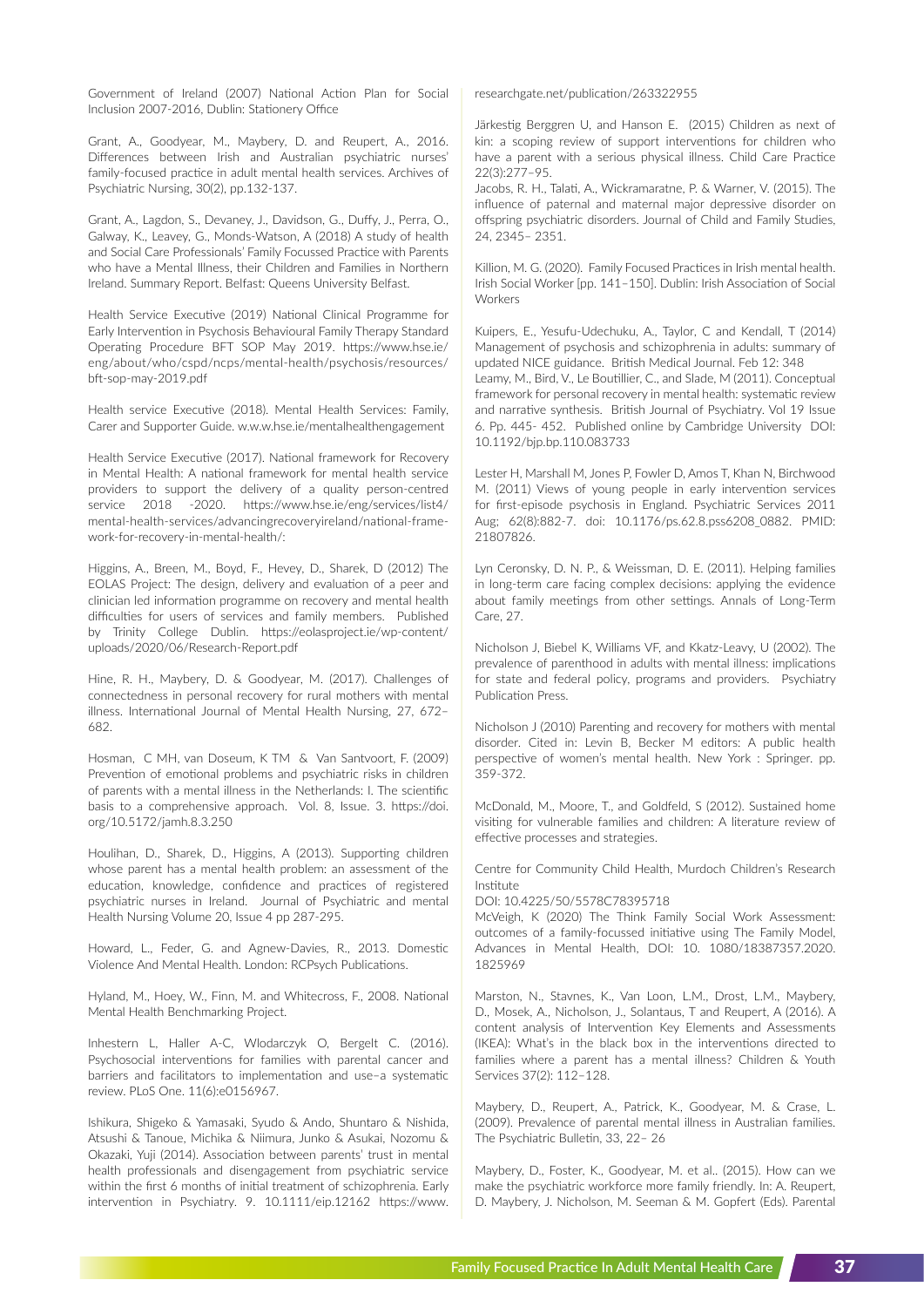Psychiatric Disorder. Distressed Parents and Their Families (pp. 301– 311). London, UK: Cambridge University Press.

Mental Health Act, 2001, Government Publication Office (2001) Mental Health Reform (2015) A VISION FOR CHANGE NINE YEARS ON: a coalition analysis of progress. Mental Health Reform Coleraine House, Coleraine Street, Dublin 7. www.mentalhealthreform.ie Montgomery, P., Mossey, S., Bailey, P. & Forchuk, C. (2011). Mothers with serious mental illness: Their experience of "hitting bottom". International Scholarly Research Network. 1– 8.

Mordoch, E., Hall, W. A (2008) Children's Perceptions of Living With a Parent With a Mental Illness: Finding the Rhythm and Maintaining the Frame. Qualitative Health Research, Vol.18, Issue. 8, p.p. 1127-1144. https://doi.org/10.1177/1049732308320775

Munro, E. and Hubbard A. (2011). A Systems Approach to Evaluating Organisational Change in Children's Social Care. British Journal of Social Work, Vol. 41, pp.726-743.

Mulligan C, Furlong M, McGilloway S. (2020) Promoting and implementing family-focused interventions for families with parental mental illness: scoping and installation. Advances in Mental Health. (2020) 18:202–16. doi: 10.1080/18387357.2019.1614466

Mulligan, C., Furlong, M., McGarr, S., O'Connor, S and McGilloway, S (2021). The Family Talk Programme in Ireland: A Qualitative Analysis of the Experiences of Families With Parental Mental Illness. Frontiers of Psychiatry 12:783189. doi: 10.3389/fpsyt.2021.783189.

Murphy, G., Peters, K., Jackson, D and Wilkes, L (2011). A qualitative meta-synthesis of adult children of parents with a mental illness. Journal of Clinical Nursing. Vol. 20, p.p. 3430-42.

Nicholson J (2010) Parenting and recovery for mothers with mental disorder. Cited in: Levin B, Becker M editors: A public health perspective of women's mental health. New York : Springer. pp. 359-372.

O'Sullivan L (2008) Health and Well-being of Family Carers in Ireland: Results of a survey of recipients of the Carer's Allowance. Care Alliance Ireland, Dublin.

Parrott, L., Jacobs, G. C., and Roberts, P. D (2008). Stress and Resilience Factors in Parents with Mental Health Problems and Their Children. London: Social Care Institute for Excellence.

Pharoah F, Mari J, Rathbone J, Wong W. (2006) Family intervention for schizophrenia. Cochrane Database Syst Rev. 2006 18;(4):CD000088. doi: 10.1002/14651858.CD000088.pub2. Update in: Cochrane Database Syst Rev. 2010;(12):CD000088. PMID: 17054127

Pihkala, H., Cederström, A., Sandlund, M. (2012) Beardslee's Preventive Family Intervention for Children of Mentally Ill Parents: A Swedish National Survey. International Journal of Mental Health Promotion, Volume 12, Issue 1 pp 29-38

Pihkala, H., Dimova-Branstrom, N., Sandlund, M (2017) Talking about parental substance abuse with children: eight families' experiences of Beardslee's family intervention. Nordic Journal of Psychiatry Volume 71, 2017 - Issue 5

Rose, D., Trevillion, K., Woodall, A., Morgan, C., Feder, G., & Howard, L. (2011). Barriers and facilitators of disclosures of domestic violence by mental health service users: Qualitative study. British Journal of Psychiatry, 198(3), 189-194. doi:10.1192/bjp.bp.109.072389

Siegenthaler, E., Munder, T and Egger M (2012). Effect of Preventive Interventions in Mentally Ill Parents on the Mental Health of the Offspring: Systematic Review and Meta-Analysis. Journal of American Academy Child Adolescent Psychiatry. 51 (1): 8–17.e8

Social Care Institute for Excellence (2011) Think child, think parent, think family: a guide to parental mental health and child welfare. FAMILIES' AND CHILDREN'S SERVICES GUIDE 30. http://www. scie.org.uk/

Solantaus, T., Paavomen, E.J., Toikka, S. and Punamaki, R-L. (2010) Preventative Intervention in families with parental depression: children's psychosocial symptoms and prosocial behaviour. European Journal of Child and Adolescent Psychiatry, Vol.19, Issue.12, pp. 883 – 892.

Somers, V. (2006) Schizophrenia: The Impact of Parental Illness on Children. The British Journal of Social Work, Volume 37, Issue 8, December 2007, p.p. 1319-1334. https://doi.org/10.1093/bjsw/ bcl083

Toikka, S., & Solantaus, T. (2006). The effective family programme II: Clinicians' experiences of training in promotive and preventative child mental health Methods. International Journal of Mental Health Promotion, 8(4), 4–10. doi:10.1080/14623730.2006.9721746

Travellion, K., Hughes, B., Feder, G., Broshmann, R., Oram, S and Howard, L.M. (2014). Disclosure of domestic violence in mental health settings.

Weissman MM, Wickramaratne P, Nomura Y, Warner V, Pilowsky D, Verdeli H (2006). Offspring of depressed parents: 20 years later. American Journal of Psychiatry. doi: 10.1176/ajp.2006.163.6.1001. PMID: 16741200.

WHSSB & EHSSB. (2008). Report of the independent inquiry panel to the Western & Eastern Health and Social Services Boards: Madeleine and Lauren O'Neill May 2007.

Wilson, L., Pillay, D., Kelly, B., Casey, P. R. (2015). Mental health professionals and information sharing: carer perspectives. Irish Journal of Medical Science, 184 (4): 781-790.

Wong, C.A. and Cummings G.G. (2009). The influence of authentic leadership behaviours on trust and work outcomes of healthcare staff. Journal of Leadership Studies: Expanding Interdisciplinary Discourse. Vol. 3, Issue 2, pp. 6-23.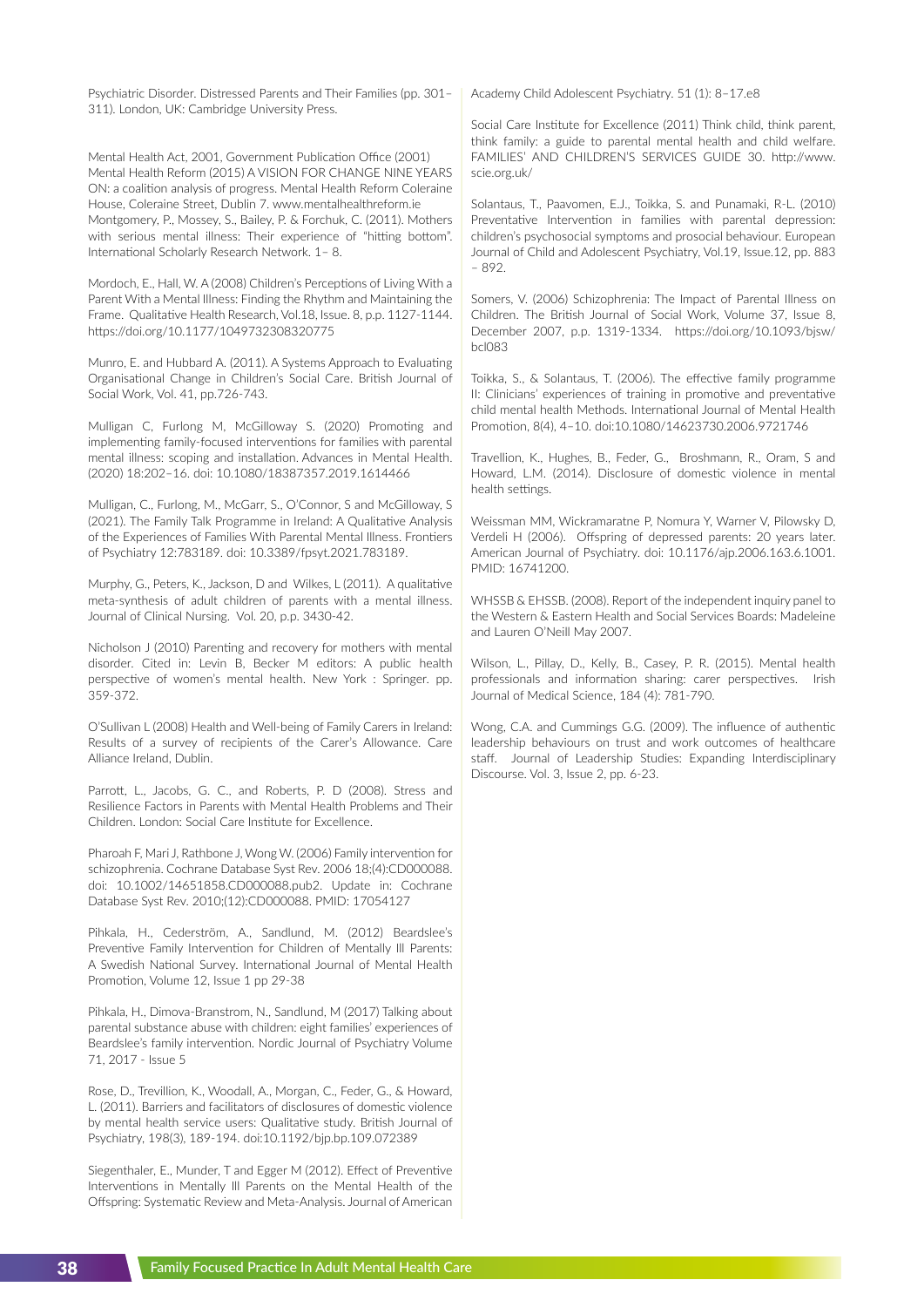

Contact:

Mary G Killion, Principal Social Worker, Galway/Roscommon Mental Health Services, Primary Care Centre, Golf Links Road, Roscommon.

Email: maryg.killion@hse.ie